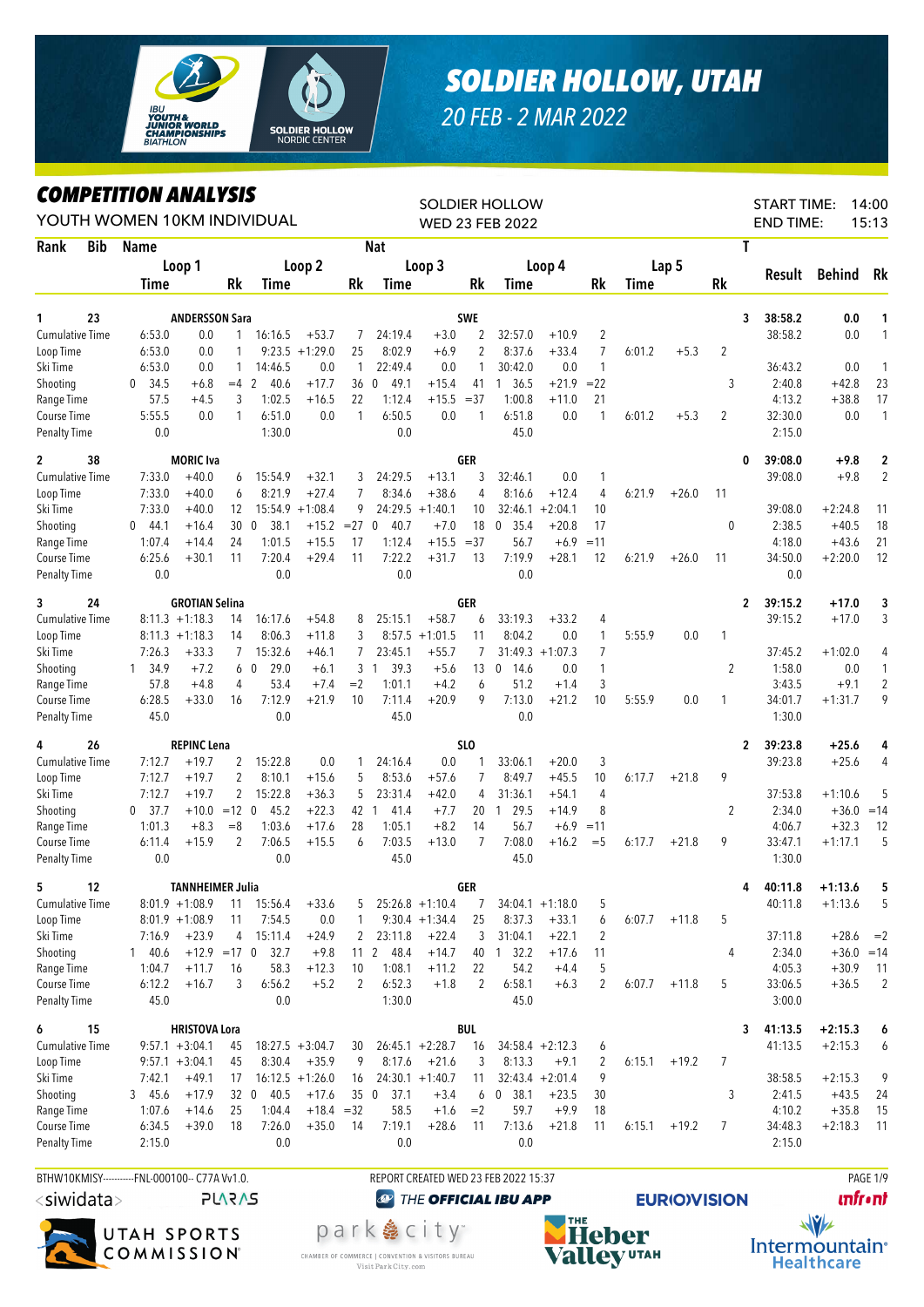| Bib<br>Rank                         | <b>Name</b>                    |                                |                                   |                    |                 | <b>Nat</b>             |                                |                |                   |                              |                |        |         | T              |                   |                      |                |
|-------------------------------------|--------------------------------|--------------------------------|-----------------------------------|--------------------|-----------------|------------------------|--------------------------------|----------------|-------------------|------------------------------|----------------|--------|---------|----------------|-------------------|----------------------|----------------|
|                                     | Loop 1                         |                                |                                   | Loop 2             |                 |                        | Loop 3                         |                |                   | Loop 4                       |                |        | Lap 5   |                |                   |                      |                |
|                                     | Time                           | Rk                             | Time                              |                    | Rk              | Time                   |                                | Rk             | Time              |                              | Rk             | Time   |         | <b>Rk</b>      | Result            | Behind               | Rk             |
|                                     |                                |                                |                                   |                    |                 |                        |                                |                |                   |                              |                |        |         |                |                   |                      |                |
| 7<br>21                             |                                | <b>ANDEXER Anna</b>            |                                   |                    |                 |                        |                                | <b>AUT</b>     |                   |                              |                |        |         | 4              | 41:19.6           | $+2:21.4$            | 7              |
| <b>Cumulative Time</b><br>Loop Time | 7:29.5<br>7:29.5               | $+36.5$<br>4<br>$+36.5$<br>4   | 15:38.6<br>8:09.1                 | $+15.8$<br>$+14.6$ | 2<br>4          | 10:26.4                | $26:05.0 +1:48.6$<br>$+2:30.4$ | 11<br>45       | 8:56.5            | $35:01.5 +2:15.4$<br>$+52.3$ | 7<br>12        | 6:18.1 | $+22.2$ | 10             | 41:19.6           | $+2:21.4$            | $\overline{7}$ |
| Ski Time                            | 7:29.5                         | $+36.5$<br>10                  | 15:38.6                           | $+52.1$            | 8               | 23:50.0                | $+1:00.6$                      | 8              | 32:01.5           | $+1:19.5$                    | 8              |        |         |                | 38:19.6           | $+1:36.4$            | 8              |
| Shooting                            | $0$ 45.5                       | $+17.8$                        | 310<br>38.7                       | $+15.8$            | 32 3            | 39.5                   | $+5.8$                         | 14             | 1 45.9            | $+31.3$                      | 46             |        |         | 4              | 2:49.8            | $+51.8$              | 32             |
| Range Time                          | 1:07.8                         | 26<br>$+14.8$                  | 1:02.8                            | $+16.8$            | 24              | 1:10.5                 | $+13.6$                        | 33             | 1:10.8            | $+21.0$                      | 44             |        |         |                | 4:31.9            | $+57.5$              | 31             |
| Course Time                         | 6:21.7                         | 8<br>$+26.2$                   | 7:06.3                            | $+15.3$            | 5               | 7:00.9                 | $+10.4$                        | 5              | 7:00.7            | $+8.9$                       | $\overline{4}$ | 6:18.1 | $+22.2$ | 10             | 33:47.7           | $+1:17.7$            | 6              |
| <b>Penalty Time</b>                 | 0.0                            |                                | 0.0                               |                    |                 | 2:15.0                 |                                |                | 45.0              |                              |                |        |         |                | 3:00.0            |                      |                |
| 8<br>50                             |                                | <b>FICHTNER Marlene</b>        |                                   |                    |                 |                        |                                | GER            |                   |                              |                |        |         | 3              | 41:34.6           | $+2:36.4$            | 8              |
| <b>Cumulative Time</b>              | 7:39.8                         | $+46.8$                        | 7<br>15:55.5                      | $+32.7$            | 4               | 25:13.2                | $+56.8$                        | 5              |                   | $35:09.9 + 2:23.8$           | 8              |        |         |                | 41:34.6           | $+2:36.4$            | 8              |
| Loop Time                           | 7:39.8                         | $+46.8$<br>7                   | 8:15.7                            | $+21.2$            | 6               |                        | $9:17.7 +1:21.7$               | 19             | 9:56.7            | $+1:52.5$                    | 27             | 6:24.7 | $+28.8$ | 13             |                   |                      |                |
| Ski Time                            | 7:39.8                         | 14<br>$+46.8$                  | 15:55.5                           | $+1:09.0$          | 10              | 24:28.2                | $+1:38.8$                      | 9              | 32:54.9           | $+2:12.9$                    | 11             |        |         |                | 39:19.6           | $+2:36.4$            | 12             |
| Shooting                            | 49.0<br>0                      | $+21.3$<br>$=39$               | 31.8<br>0                         | $+8.9$             | $7^{\circ}$     | 48.3<br>$\overline{1}$ | $+14.6$                        | 39             | 2<br>31.4         | $+16.8$                      | 10             |        |         | 3              | 2:40.7            | $+42.7$              | 22             |
| Range Time                          | 1:12.6                         | $= 35$<br>$+19.6$              | 55.2                              | $+9.2$             | $=4$            | 1:11.9                 | $+15.0$                        | $=35$          | 55.4              | $+5.6$                       | $=9$           |        |         |                | 4:15.1            | $+40.7$              | 18             |
| Course Time<br><b>Penalty Time</b>  | 6:27.2<br>0.0                  | $+31.7$<br>15                  | 7:20.5<br>0.0                     | $+29.5$            | 12              | 7:20.8<br>45.0         | $+30.3$                        | 12             | 7:31.3<br>1:30.0  | $+39.5$                      | 18             | 6:24.7 | $+28.8$ | 13             | 35:04.5<br>2:15.0 | $+2:34.5$            | 13             |
|                                     |                                |                                |                                   |                    |                 |                        |                                |                |                   |                              |                |        |         |                |                   |                      |                |
| 9<br>40                             |                                | <b>ZORC Kaja</b>               |                                   |                    |                 |                        |                                | SLO            |                   |                              |                |        |         | 6              | 41:41.8           | $+2:43.6$            | 9              |
| <b>Cumulative Time</b>              | $8:00.8 + 1:07.8$              | 9                              | $16:44.3 + 1:21.5$                |                    | 10              | 24:40.3                | $+23.9$                        | 4              |                   | $35:40.3 +2:54.2$            | 12             |        |         |                | 41:41.8           | $+2:43.6$            | 9              |
| Loop Time                           | $8:00.8 + 1:07.8$              | 9<br>3                         | 8:43.5                            | $+49.0$            | 14<br>3         | 7:56.0                 | 0.0                            | 1              | 11:00.0           | $+2:55.8$                    | 42<br>3        | 6:01.5 | $+5.6$  | 3              | 37:11.8           |                      |                |
| Ski Time<br>Shooting                | 7:15.8<br>36.5<br>$\mathbf{1}$ | $+22.8$<br>$+8.8$<br>9         | 15:14.3<br>34.9<br>$\overline{1}$ | $+27.8$<br>$+12.0$ | 17 <sub>0</sub> | 23:10.3<br>38.8        | $+20.9$<br>$+5.1$              | 2<br>$=9$      | 31:10.3<br>4 37.0 | $+28.3$<br>$+22.4$           | $= 27$         |        |         | 6              | 2:27.3            | $+28.6$<br>$+29.3$   | $=2$<br>11     |
| Range Time                          | 59.3                           | 6<br>$+6.3$                    | 58.8                              | $+12.8$            | 12              | 1:01.3                 | $+4.4$                         | 7              | 1:01.8            | $+12.0$                      | 22             |        |         |                | 4:01.2            | $+26.8$              | 10             |
| Course Time                         | 6:16.5                         | $+21.0$<br>5                   | 6:59.7                            | $+8.7$             | 3               | 6:54.7                 | $+4.2$                         | 3              | 6:58.2            | $+6.4$                       | 3              | 6:01.5 | $+5.6$  | 3              | 33:10.6           | $+40.6$              | 3              |
| <b>Penalty Time</b>                 | 45.0                           |                                | 45.0                              |                    |                 | 0.0                    |                                |                | 3:00.0            |                              |                |        |         |                | 4:30.0            |                      |                |
| 37<br>10                            |                                | <b>NEDZA-KUBINIEC Anna</b>     |                                   |                    |                 |                        |                                | POL            |                   |                              |                |        |         | 5              | 41:45.7           | $+2:47.5$            | 10             |
| <b>Cumulative Time</b>              | $8:49.9 +1:56.9$               | 30                             | $16:51.9 + 1:29.1$                |                    | 12              |                        | $25:49.8 + 1:33.4$             | 10             | 35:29.3           | $+2:43.2$                    | 11             |        |         |                | 41:45.7           | $+2:47.5$            | 10             |
| Loop Time                           | $8:49.9 +1:56.9$               | 30                             | 8:02.0                            | $+7.5$             | 2               | 8:57.9                 | $+1:01.9$                      | 12             | 9:39.5            | $+1:35.3$                    | 23             | 6:16.4 | $+20.5$ | 8              |                   |                      |                |
| Ski Time                            | 7:19.9                         | $+26.9$<br>6                   | 15:21.9                           | $+35.4$            | 4               | 23:34.8                | $+45.4$                        | 5              | 31:44.3           | $+1:02.3$                    | 6              |        |         |                | 38:00.7           | +1:17.5              | 6              |
| Shooting                            | 2, 43.1                        | $+15.4$                        | 26 0<br>37.5                      | $+14.6$            | 24 1            | 50.2                   | $+16.5$                        | $=42$          | 2<br>36.5         | $+21.9$                      | $= 22$         |        |         | 5              | 2:47.4            | $+49.4$              | 31             |
| Range Time                          | 1:06.2                         | 20<br>$+13.2$                  | 58.1                              | $+12.1$            | 9               | 1:13.0                 | $+16.1$                        | 40             | 58.9              | $+9.1$                       | 16             |        |         |                | 4:16.2            | $+41.8$              | 20             |
| Course Time                         | 6:13.7                         | $+18.2$<br>4                   | 7:03.9                            | $+12.9$            | 4               | 6:59.9                 | $+9.4$                         | 4              | 7:10.6            | $+18.8$                      | 8              | 6:16.4 | $+20.5$ | 8              | 33:44.5           | $+1:14.5$            | 4              |
| <b>Penalty Time</b>                 | 1:30.0                         |                                | 0.0                               |                    |                 | 45.0                   |                                |                | 1:30.0            |                              |                |        |         |                | 3:45.0            |                      |                |
| 30<br>11                            |                                | <b>MAKOVINYOVA Kristina</b>    |                                   |                    |                 |                        |                                | <b>SVK</b>     |                   |                              |                |        |         | 1              | 41:49.7           | $+2:51.5$            | 11             |
| <b>Cumulative Time</b>              | $8:01.0 + 1:08.0$              | 10                             | $16:49.3 + 1:26.5$                |                    | 11              |                        | $25:46.2 +1:29.8$              | g              |                   | $35:19.8 + 2:33.7$           | 10             |        |         |                | 41:49.7           | $+2:51.5$            | 11             |
| Loop Time                           | $8:01.0 +1:08.0$               | 10                             | 8:48.3                            | $+53.8$            | 15              |                        | $8:56.9 +1:00.9$               | 10             |                   | $9:33.6 + 1:29.4$            | 19             | 6:29.9 | $+34.0$ | 17             |                   |                      |                |
| Ski Time                            | $8:01.0 +1:08.0$               | 32                             | $16:49.3 + 2:02.8$                |                    | 30              | 44.2                   | $25:46.2 +2:56.8$              | 28             |                   | $34:34.8 + 3:52.8$           | 27             |        |         |                | 41:04.7           | $+4:21.5$            | 24             |
| Shooting<br>Range Time              | 0 42.0<br>1:07.9               | $+14.3$<br>$+14.9$<br>27       | 37.8<br>220<br>1:04.2             | $+14.9$<br>$+18.2$ | 260<br>31       | 1:09.7                 | $+10.5$<br>$+12.8$             | 28<br>30       | 1, 35.7<br>1:03.9 | $+21.1$<br>$+14.1$           | 19<br>26       |        |         | 1              | 2:39.9<br>4:25.7  | $+41.9$<br>$+51.3$   | $=20$<br>25    |
| Course Time                         | 6:53.1                         | $+57.6$<br>36                  | 7:44.1                            | $+53.1$            | 28              | 7:47.2                 | $+56.7$                        | 31             | 7:44.7            | $+52.9$                      | 30             | 6:29.9 | $+34.0$ | 17             | 36:39.0           | $+4:09.0$            | 27             |
| <b>Penalty Time</b>                 | 0.0                            |                                | 0.0                               |                    |                 | 0.0                    |                                |                | 45.0              |                              |                |        |         |                | 45.0              |                      |                |
| 56<br>12                            |                                | <b>SCATTOLO Ilaria</b>         |                                   |                    |                 |                        |                                | <b>ITA</b>     |                   |                              |                |        |         | 2              | 42:10.1           | $+3:11.9$            | 12             |
| <b>Cumulative Time</b>              | 7:28.8                         | $+35.8$<br>3                   | 16:12.1                           | $+49.3$            | 6               |                        | $25:41.5 + 1:25.1$             | 8              |                   | $35:19.3 + 2:33.2$           | 9              |        |         |                | 42:10.1           | $+3:11.9$            | 12             |
| Loop Time                           | 7:28.8                         | $+35.8$<br>3                   | 8:43.3                            | $+48.8$            | 13              |                        | $9:29.4 + 1:33.4$              | 23             |                   | $9:37.8 +1:33.6$             | 21             | 6:50.8 | $+54.9$ | 30             |                   |                      |                |
| Ski Time                            | 7:28.8                         | $+35.8$<br>8                   | $16:12.1 + 1:25.6$                |                    | 15              |                        | $24:56.5 + 2:07.1$             | 18             |                   | $33:49.3 + 3:07.3$           | 20             |        |         |                | 40:40.1           | $+3:56.9$            | $=19$          |
| Shooting                            | 34.5<br>0                      | $+6.8$                         | 39.7<br>$=4$ 0                    | $+16.8$            |                 | 34 1<br>45.9           | $+12.2$                        | 35             | 145.2             | $+30.6$                      | 44             |        |         | $\overline{2}$ | 2:45.5            | $+47.5$              | 30             |
| Range Time                          | 1:01.8                         | $+8.8$<br>10                   | 1:07.6                            | $+21.6$            | 39              | 1:09.2                 | $+12.3$                        | 26             | 1:09.1            | $+19.3$                      | 40             |        |         |                | 4:27.7            | $+53.3$              | 27             |
| Course Time                         | 6:27.0                         | $+31.5$<br>14                  | 7:35.7                            | $+44.7$            | 20              | 7:35.2                 | $+44.7$                        | 20             | 7:43.7            | $+51.9$                      | 27             | 6:50.8 | $+54.9$ | 30             | 36:12.4           | $+3:42.4$            | 21             |
| <b>Penalty Time</b>                 | 0.0                            |                                | 0.0                               |                    |                 | 45.0                   |                                |                | 45.0              |                              |                |        |         |                | 1:30.0            |                      |                |
| 13<br>46                            |                                | <b>SKACANOVA Barbara</b>       |                                   |                    |                 |                        |                                | <b>SVK</b>     |                   |                              |                |        |         | 2              | 42:13.2           | $+3:15.0$            | 13             |
| Cumulative Time                     | $8:02.0 +1:09.0$               | 12                             | $17:28.5 + 2:05.7$                |                    | 16              |                        | $27:04.6 +2:48.2$              | 19             |                   | $35:47.5 + 3:01.4$           | 13             |        |         |                | 42:13.2           | $+3:15.0$            | 13             |
| Loop Time                           | $8:02.0 +1:09.0$               | 12                             |                                   | $9:26.5 +1:32.0$   | 26              |                        | $9:36.1 + 1:40.1$              | 29             | 8:42.9            | $+38.7$                      | 9              | 6:25.7 | $+29.8$ | 15             |                   |                      |                |
| Ski Time                            | $8:02.0 +1:09.0$               | 33                             | $16:43.5 + 1:57.0$                |                    | 26              |                        | $25:34.6 + 2:45.2$             | 25             |                   | $34:17.5 + 3:35.5$           | 23             |        |         |                | 40:43.2           | $+4:00.0$            | 22             |
| Shooting                            | $0$ 42.8                       | $+15.1 = 24$ 1                 | 32.9                              | $+10.0$            |                 | 12 1 37.6              | $+3.9$                         | $\overline{7}$ | 0, 34.3           | $+19.7$                      | 16             |        |         | 2              | 2:27.7            | $+29.7$              | 13             |
| Range Time<br>Course Time           | 1:06.9<br>6:55.1               | $+13.9$<br>23<br>$+59.6$<br>39 | 59.0<br>7:42.5                    | $+13.0$<br>$+51.5$ | 13<br>26        | 1:02.7<br>7:48.4       | $+5.8$<br>$+57.9$              | $=9$<br>32     | 58.7<br>7:44.2    | $+8.9 = 14$<br>$+52.4$       | 29             | 6:25.7 | $+29.8$ | 15             | 4:07.3<br>36:35.9 | $+32.9$<br>$+4:05.9$ | 13<br>25       |
| Penalty Time                        | 0.0                            |                                | 45.0                              |                    |                 | 45.0                   |                                |                | 0.0               |                              |                |        |         |                | 1:30.0            |                      |                |
|                                     |                                |                                |                                   |                    |                 |                        |                                |                |                   |                              |                |        |         |                |                   |                      |                |

BTHW10KMISY----------FNL-000100-- C77A Vv1.0. REPORT CREATED WED 23 FEB 2022 15:37 PAGE 2001 PAGE 219  $\langle$ siwidata $\rangle$ **PLARAS** 



**O THE OFFICIAL IBU APP** 

park e city<sup>®</sup>

CHAMBER OF COMMERCE | CONVENTION & VISITORS BUREAU<br>Visit Park City.com



**EURIO)VISION** 

**unfront**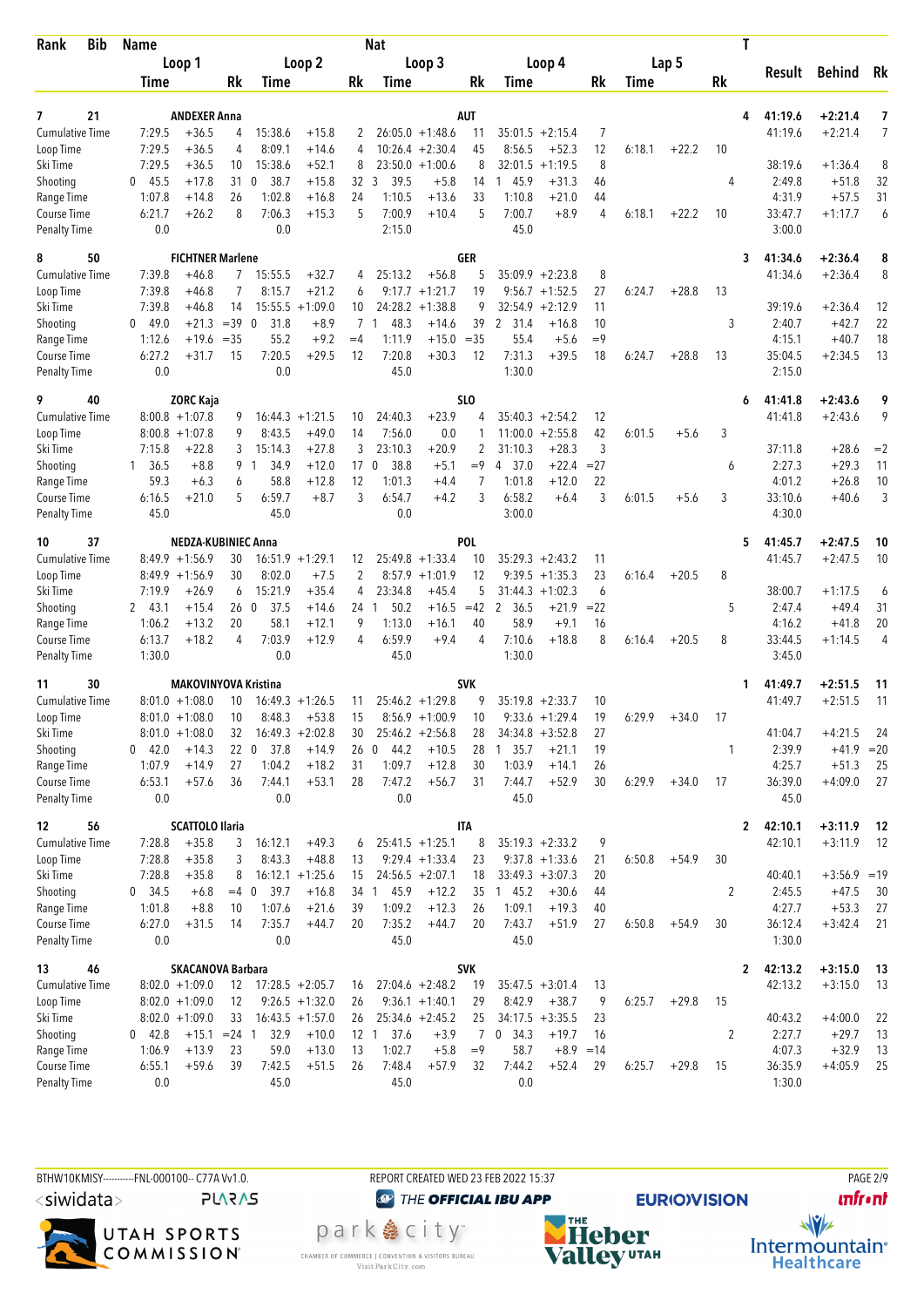| Bib<br>Rank               | Name                                   |                            |                                        |                                        |              | Nat                             |                                        |            |                                             |                |        |         | Τ         |                  |                        |                |
|---------------------------|----------------------------------------|----------------------------|----------------------------------------|----------------------------------------|--------------|---------------------------------|----------------------------------------|------------|---------------------------------------------|----------------|--------|---------|-----------|------------------|------------------------|----------------|
|                           | Loop 1                                 |                            |                                        | Loop 2                                 |              |                                 | Loop 3                                 |            | Loop 4                                      |                |        | Lap 5   |           |                  |                        |                |
|                           | Time                                   |                            | <b>Rk</b><br>Time                      |                                        | Rk           | Time                            |                                        | Rk         | Time                                        | Rk             | Time   |         | <b>Rk</b> | Result           | Behind                 | Rk             |
|                           |                                        |                            |                                        |                                        |              |                                 |                                        |            |                                             |                |        |         |           |                  |                        |                |
| 14<br>47                  |                                        | <b>STAVIK Emilie</b>       |                                        |                                        |              |                                 |                                        | <b>NOR</b> |                                             |                |        |         | 4         | 42:27.0          | $+3:28.8$              | 14             |
| <b>Cumulative Time</b>    | $8:40.0 + 1:47.0$                      |                            | 25<br>25                               | $17:48.2 + 2:25.4$<br>$9:08.2 +1:13.7$ | 19<br>19     |                                 | $27:08.7 + 2:52.3$                     | 20<br>20   | $36:21.2 + 3:35.1$                          | 16             |        |         | 4         | 42:27.0          | $+3:28.8$              | 14             |
| Loop Time<br>Ski Time     | $8:40.0 + 1:47.0$<br>$7:55.0 + 1:02.0$ |                            | 26                                     | $16:18.2 + 1:31.7$                     | 18           |                                 | $9:20.5 +1:24.5$<br>$24:53.7 + 2:04.3$ | 17         | 9:12.5<br>$+1:08.3$<br>33:21.2<br>$+2:39.2$ | 14<br>15       | 6:05.8 | $+9.9$  |           | 39:27.0          | $+2:43.8$              | 13             |
| Shooting                  | $1 \quad 1:09$                         | $+41.5$                    | 52 1<br>52.2                           | $+29.3$                                | 49           | 57.3<br>1                       | $+23.6$                                | 48         | 1, 52.7<br>$+38.1$                          | 48             |        |         | 4         | 3:51.4           | $+1:53.4$              | 49             |
| Range Time                | 1:33.7                                 | $+40.7$                    | 50<br>1:15.4                           | $+29.4$                                | 49           | 1:22.7                          | $+25.8$                                | 49         | 1:15.4<br>$+25.6$                           | 48             |        |         |           | 5:27.2           | $+1:52.8$              | 48             |
| Course Time               | 6:21.3                                 | $+25.8$                    | $\overline{7}$<br>7:07.8               | $+16.8$                                | 7            | 7:12.8                          | $+22.3$                                | 10         | $+20.3$<br>7:12.1                           | 9              | 6:05.8 | $+9.9$  | 4         | 33:59.8          | $+1:29.8$              | 8              |
| <b>Penalty Time</b>       | 45.0                                   |                            | 45.0                                   |                                        |              | 45.0                            |                                        |            | 45.0                                        |                |        |         |           | 3:00.0           |                        |                |
| 42<br>15                  |                                        | <b>SCATTOLO Sara</b>       |                                        |                                        |              |                                 |                                        | <b>ITA</b> |                                             |                |        |         | 6         | 42:38.3          | $+3:40.1$              | 15             |
| Cumulative Time           | $8:02.1 +1:09.1$                       |                            | 13                                     | $17:46.1 + 2:23.3$                     | 18           |                                 | $26:37.2 +2:20.8$                      | 14         | $36:13.9 + 3:27.8$                          | 15             |        |         |           | 42:38.3          | $+3:40.1$              | 15             |
| Loop Time                 | $8:02.1 +1:09.1$                       |                            | 13<br>9:44.0                           | $+1:49.5$                              | 31           | 8:51.1                          | $+55.1$                                | 6          | $+1:32.5$<br>9:36.7                         | 20             | 6:24.4 | $+28.5$ | 12        |                  |                        |                |
| Ski Time                  | 7:17.1                                 | $+24.1$                    | 5<br>15:31.1                           | $+44.6$                                | 6            | 23:37.2                         | $+47.8$                                | 6          | 31:43.9<br>$+1:01.9$                        | 5              |        |         |           | 38:08.3          | $+1:25.1$              | 7              |
| Shooting                  | 36.0<br>1.                             | $+8.3$                     | 8<br>2<br>39.2                         | $+16.3$                                | 33           | 35.3<br>$\mathbf{1}$            | $+1.6$                                 | 3          | 2 37.0<br>$+22.4$                           | $= 27$         |        |         | 6         | 2:27.6           | $+29.6$                | 12             |
| Range Time                | 58.7                                   | $+5.7$                     | 1:04.7<br>5                            | $+18.7$                                | 35           | 59.0                            | $+2.1$                                 | 4          | 58.7<br>$+8.9$                              | $=14$          |        |         |           | 4:01.1           | $+26.7$                | 9              |
| Course Time               | 6:18.4                                 | $+22.9$                    | 7:09.3<br>6                            | $+18.3$                                | 8            | 7:07.1                          | $+16.6$                                | 8          | 7:08.0<br>$+16.2$                           | $=$ 5          | 6:24.4 | $+28.5$ | 12        | 34:07.2          | $+1:37.2$              | 10             |
| <b>Penalty Time</b>       | 45.0                                   |                            | 1:30.0                                 |                                        |              | 45.0                            |                                        |            | 1:30.0                                      |                |        |         |           | 4:30.0           |                        |                |
| 16<br>48                  |                                        | <b>PAVLU Katerina</b>      |                                        |                                        |              |                                 |                                        | <b>CZE</b> |                                             |                |        |         | 4         | 42:41.1          | $+3:42.9$              | 16             |
| <b>Cumulative Time</b>    | $9:23.4 +2:30.4$                       |                            | 36                                     | $18:33.6 + 3:10.8$                     | 31           |                                 | $27:47.0 +3:30.6$                      | 23         | $36:07.2 + 3:21.1$                          | 14             |        |         |           | 42:41.1          | $+3:42.9$              | 16             |
| Loop Time                 | $9:23.4 +2:30.4$                       |                            | 36                                     | $9:10.2 +1:15.7$                       | 20           |                                 | $9:13.4 +1:17.4$                       | 17         | 8:20.2<br>$+16.0$                           | 5              | 6:33.9 | $+38.0$ | 20        |                  |                        |                |
| Ski Time                  | $7:53.4 +1:00.4$                       |                            | 24                                     | $16:18.6 + 1:32.1$                     | 19           |                                 | $24:47.0 + 1:57.6$                     | 15         | 33:07.2<br>$+2:25.2$                        | 13             |        |         |           | 39:41.1          | $+2:57.9$              | 14             |
| Shooting                  | 2, 47.0                                | $+19.3$                    | 35<br>30.4<br>$\mathbf{1}$             | $+7.5$                                 | 4            | 33.7<br>-1                      | 0.0                                    | 1          | 33.0<br>$+18.4$<br>0                        | 12             |        |         | 4         | 2:24.3           | $+26.3$                | 8              |
| Range Time                | 1:09.2                                 | $+16.2$                    | 30<br>56.3                             | $+10.3$                                | 7            | 56.9                            | 0.0                                    | 1          | 54.7<br>$+4.9$                              | 6              |        |         |           | 3:57.1           | $+22.7$                | 6              |
| <b>Course Time</b>        | 6:44.2                                 | $+48.7$                    | 27<br>7:28.9                           | $+37.9$                                | 15           | 7:31.5                          | $+41.0$                                | 18         | 7:25.5<br>$+33.7$                           | 14             | 6:33.9 | $+38.0$ | 20        | 35:44.0          | $+3:14.0$              | 17             |
| <b>Penalty Time</b>       | 1:30.0                                 |                            | 45.0                                   |                                        |              | 45.0                            |                                        |            | 0.0                                         |                |        |         |           | 3:00.0           |                        |                |
| 17<br>4                   |                                        | <b>KIRKEEIDE Maren</b>     |                                        |                                        |              |                                 |                                        | <b>NOR</b> |                                             |                |        |         | 5         | 42:52.3          | $+3:54.1$              | 17             |
| Cumulative Time           | $10:01.1 + 3:08.1$                     |                            | 18:24.9<br>46                          | $+3:02.1$                              | 28           |                                 | $28:28.1 +4:11.7$                      | 29         | 36:43.1<br>$+3:57.0$                        | 20             |        |         |           | 42:52.3          | $+3:54.1$              | 17             |
| Loop Time                 | $10:01.1 + 3:08.1$                     |                            | 8:23.8<br>46                           | $+29.3$                                | 8            |                                 | $10:03.2 + 2:07.2$                     | 35         | 8:15.0<br>$+10.8$                           | 3              | 6:09.2 | $+13.3$ | 6         |                  |                        |                |
| Ski Time                  | 7:46.1                                 | $+53.1$                    | 20                                     | $16:09.9 + 1:23.4$                     | 13           |                                 | $24:43.1 + 1:53.7$                     | 12         | 32:58.1<br>$+2:16.1$                        | 12             |        |         |           | 39:07.3          | $+2:24.1$              | 10             |
| Shooting                  | 3 59.5<br>1:23.1                       | $+31.8$<br>$+30.1$         | 49<br>$\Omega$<br>46.2<br>49<br>1:12.6 | $+23.3$<br>$+26.6$                     | 44<br>44     | $\mathbf{2}$<br>1:06.<br>1:31.3 | $+32.5$<br>$+34.4$                     | 53<br>52   | 043.7<br>$+29.1$<br>1:06.8<br>$+17.0$       | 38<br>38       |        |         | 5         | 3:35.7<br>5:13.8 | $+1:37.7$<br>$+1:39.4$ | 47<br>47       |
| Range Time<br>Course Time | 6:23.0                                 | $+27.5$                    | 10<br>7:11.2                           | $+20.2$                                | 9            | 7:01.9                          | $+11.4$                                | 6          | 7:08.2<br>$+16.4$                           | 7              | 6:09.2 | $+13.3$ | 6         | 33:53.5          | $+1:23.5$              | $\overline{7}$ |
| <b>Penalty Time</b>       | 2:15.0                                 |                            | 0.0                                    |                                        |              | 1:30.0                          |                                        |            | 0.0                                         |                |        |         |           | 3:45.0           |                        |                |
| 18<br>28                  |                                        | <b>DIMITROVA Valentina</b> |                                        |                                        |              |                                 |                                        | <b>BUL</b> |                                             |                |        |         |           | 42:58.4          | $+4:00.2$              | 18             |
| <b>Cumulative Time</b>    | 7:30.9                                 | +37.9                      | 5                                      | $16:41.5 + 1:18.7$                     | 9            |                                 | $26:59.0 + 2:42.6$                     | 18         | $36:25.1 + 3:39.0$                          | 17             |        |         |           | 42:58.4          | $+4:00.2$              | 18             |
| Loop Time                 | 7:30.9                                 | $+37.9$                    | 5                                      | $9:10.6 + 1:16.1$                      | 21           |                                 | $10:17.5 +2:21.5$                      | 40         | $9:26.1 + 1:21.9$                           | 16             | 6:33.3 | $+37.4$ | 19        |                  |                        |                |
| Ski Time                  | 7:30.9                                 | $+37.9$                    | 11                                     | $15:56.5 +1:10.0$                      | 11           |                                 | $24:44.0 + 1:54.6$                     | 13         | $33:25.1 + 2:43.1$                          | 16             |        |         |           | 39:58.4          | $+3:15.2$              | 16             |
| Shooting                  | $0$ 27.7                               | 0.0                        | 22.9<br>$1\quad1$                      | 0.0                                    | $\mathbf{1}$ | $\mathbf{2}$<br>42.7            | $+9.0$                                 | 24         | 125.2<br>$+10.6$                            | 3              |        |         | 4         | 1:58.6           | $+0.6$                 | $\overline{2}$ |
| Range Time                | 53.0                                   | 0.0                        | 46.0<br>$\mathbf{1}$                   | 0.0                                    | $\mathbf{1}$ | 1:05.2                          | $+8.3$                                 | 15         | 50.2<br>$+0.4$                              | $\overline{2}$ |        |         |           | 3:34.4           | 0.0                    | $\mathbf{1}$   |
| Course Time               | 6:37.9                                 | $+42.4$                    | 22<br>7:39.6                           | $+48.6$                                | 24           | 7:42.3                          | $+51.8$                                | 28         | 7:50.9<br>$+59.1$                           | 35             | 6:33.3 | $+37.4$ | 19        | 36:24.0          | $+3:54.0$              | 24             |
| <b>Penalty Time</b>       | 0.0                                    |                            | 45.0                                   |                                        |              | 1:30.0                          |                                        |            | 45.0                                        |                |        |         |           | 3:00.0           |                        |                |
| 19<br>39                  |                                        | VAEHAESARJA Nea            |                                        |                                        |              |                                 |                                        | <b>FIN</b> |                                             |                |        |         | 2         | 43:05.4          | $+4:07.2$              | -19            |
| <b>Cumulative Time</b>    | $8:45.2 +1:52.2$                       |                            | 28                                     | $17:38.8 + 2:16.0$                     | 17           |                                 | $26:49.5 + 2:33.1$                     | 17         | $36:30.6 + 3:44.5$                          | 18             |        |         |           | 43:05.4          | $+4:07.2$              | 19             |
| Loop Time                 | $8:45.2 + 1:52.2$                      |                            | 28<br>8:53.6                           | $+59.1$                                | 16           |                                 | $9:10.7 +1:14.7$                       | 14         | $9:41.1 + 1:36.9$                           | 24             | 6:34.8 | $+38.9$ | 22        |                  |                        |                |
| Ski Time                  | $8:00.2 +1:07.2$                       |                            | 31                                     | $16:53.8 + 2:07.3$                     | 31           |                                 | $26:04.5 + 3:15.1$                     | 33         | $35:00.6 +4:18.6$                           | 33             |        |         |           | 41:35.4          | $+4:52.2$              | 29             |
| Shooting                  | 143.4                                  | $+15.7$                    | 35.8<br>27 0                           | $+12.9$                                |              | 20 0<br>44.9                    | $+11.2$                                |            | 31 1 39.2<br>$+24.6$                        | 32             |        |         | 2         | 2:43.4           | $+45.4$                | 27             |
| Range Time                | 1:08.3                                 | $+15.3$                    | 1:01.8<br>28                           | $+15.8$                                | 19           | 1:09.5                          | $+12.6$                                | 27         | 1:05.3<br>$+15.5$                           | 33             |        |         |           | 4:24.9           | $+50.5$                | 24             |
| Course Time               | 6:51.9                                 | $+56.4$                    | 34                                     | $7:51.8 +1:00.8$                       | 34           |                                 | $8:01.2 +1:10.7$                       | 40         | 7:50.8<br>$+59.0$                           | 34             | 6:34.8 | $+38.9$ | 22        | 37:10.5          | $+4:40.5$              | 35             |
| <b>Penalty Time</b>       | 45.0                                   |                            | 0.0                                    |                                        |              | 0.0                             |                                        |            | 45.0                                        |                |        |         |           | 1:30.0           |                        |                |
| 58<br>20                  |                                        | <b>PACEROVA Sara</b>       |                                        |                                        |              |                                 |                                        | <b>SVK</b> |                                             |                |        |         | 4         | 43:10.2          | $+4:12.0$              | 20             |
| <b>Cumulative Time</b>    | $8:42.8 +1:49.8$                       |                            | 27                                     | $17:54.3 +2:31.5$                      | 20           |                                 | $26:43.2 +2:26.8$                      | 15         | $36:45.3 + 3:59.2$                          | 21             |        |         |           | 43:10.2          | $+4:12.0$              | 20             |
| Loop Time                 | $8:42.8 + 1:49.8$                      |                            | 27                                     | $9:11.5 + 1:17.0$                      | 22           | 8:48.9                          | $+52.9$                                | 5          | $10:02.1 + 1:57.9$                          | 29             | 6:24.9 | $+29.0$ | 14        |                  |                        |                |
| Ski Time                  | $7:57.8 +1:04.8$                       |                            | 28                                     | $16:24.3 +1:37.8$                      | 21           |                                 | $25:13.2 +2:23.8$                      | 21         | $33:45.3 + 3:03.3$                          | 19             |        |         |           | 40:10.2          | $+3:27.0$              | 17             |
| Shooting                  | 1 55.2                                 | $+27.5$                    | 32.0<br>47 1                           | $+9.1$                                 | $=8$ 0       | 59.0                            | $+25.3$                                | 50         | 2 40.4<br>$+25.8$                           | $=34$          |        |         | 4         | 3:06.7           | $+1:08.7$              | 42             |
| Range Time                | 1:18.4                                 | $+25.4$                    | 55.2<br>45                             | $+9.2$                                 | $=4$         | 1:20.4                          | $+23.5$                                | 46         | 1:05.1                                      | $+15.3 = 31$   |        |         |           | 4:39.1           | $+1:04.7$              | 38             |
| Course Time               | 6:39.4                                 | $+43.9$                    | 7:31.3<br>23                           | $+40.3 = 16$                           |              | 7:28.5                          | $+38.0$                                | 17         | 7:27.0<br>$+35.2$                           | 15             | 6:24.9 | $+29.0$ | 14        | 35:31.1          | $+3:01.1$              | 15             |
| <b>Penalty Time</b>       | 45.0                                   |                            | 45.0                                   |                                        |              | 0.0                             |                                        |            | 1:30.0                                      |                |        |         |           | 3:00.0           |                        |                |

BTHW10KMISY----------FNL-000100-- C77A Vv1.0. REPORT CREATED WED 23 FEB 2022 15:37 PAGE 3/9  $\langle$ siwidata $\rangle$ **PLARAS** 



CHAMBER OF COMMERCE | CONVENTION & VISITORS BUREAU<br>Visit Park City.com

**O THE OFFICIAL IBU APP** park e city<sup>®</sup>

**EURIO)VISION** 

**unfront** 



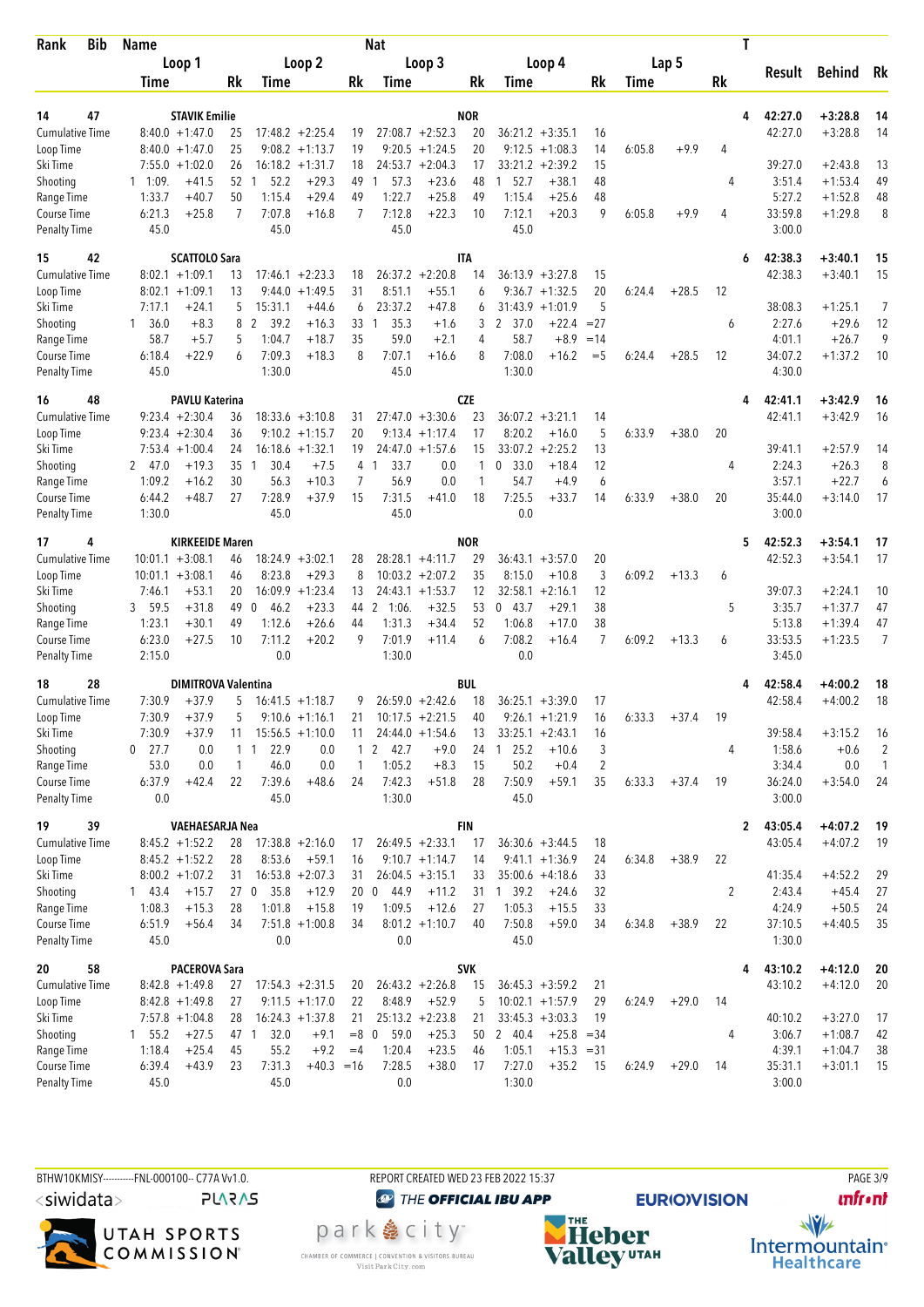| Bib<br>Rank                        | <b>Name</b>                |                                |                       |                          | <b>Nat</b>           |                    |                  |                                         |          |                   | T              |                    |                        |          |
|------------------------------------|----------------------------|--------------------------------|-----------------------|--------------------------|----------------------|--------------------|------------------|-----------------------------------------|----------|-------------------|----------------|--------------------|------------------------|----------|
|                                    | Loop 1                     |                                | Loop 2                |                          |                      | Loop 3             |                  | Loop 4                                  |          | Lap 5             |                |                    |                        | Rk       |
|                                    | Time                       | Rk                             | <b>Time</b>           | Rk                       | Time                 |                    | Rk               | Time                                    | Rk       | Time              | Rk             | Result             | <b>Behind</b>          |          |
|                                    |                            |                                |                       |                          |                      |                    |                  |                                         |          |                   |                |                    |                        |          |
| 21<br>35<br><b>Cumulative Time</b> | $8:49.6 + 1:56.6$          | YOLOVA Stefani<br>29           | $18:01.9 + 2:39.1$    | 21                       |                      | $27:31.4 +3:15.0$  | <b>BUL</b><br>22 | $37:04.1 + 4:18.0$                      | 24       |                   | 3              | 43:37.3<br>43:37.3 | $+4:39.1$<br>$+4:39.1$ | 21<br>21 |
| Loop Time                          | $8:49.6 + 1:56.6$          | 29                             | $9:12.3 +1:17.8$      | 23                       |                      | $9:29.5 +1:33.5$   | 24               | $9:32.7 +1:28.5$                        | 18       | 6:33.2<br>$+37.3$ | 18             |                    |                        |          |
| Ski Time                           | $8:04.6 +1:11.6$           | 35                             | $17:16.9 + 2:30.4$    | 37                       | 26:01.4              | $+3:12.0$          | 32               | 34:49.1<br>$+4:07.1$                    | 32       |                   |                | 41:22.3            | $+4:39.1$              | 27       |
| Shooting                           | 50.6<br>$\mathbf{1}$       | $+22.9$<br>43                  | 56.2<br>- 0           | $+33.3$<br>51            | 44.4<br>1            | $+10.7$            | 29               | 142.6<br>$+28.0$                        | 37       |                   | 3              | 3:13.9             | $+1:15.9$              | 45       |
| Range Time                         | 1:17.6                     | $+24.6$<br>44                  | 1:22.6                | $+36.6$<br>52            | 1:09.6               | $+12.7$            | $= 28$           | 1:09.8<br>$+20.0$                       | 43       |                   |                | 4:59.6             | $+1:25.2$              | 46       |
| Course Time                        | 6:47.0                     | 32<br>$+51.5$                  | 7:49.7                | 31<br>$+58.7$            | 7:34.9               | $+44.4$            | 19               | 7:37.9<br>$+46.1$                       | 22       | 6:33.2<br>$+37.3$ | 18             | 36:22.7            | $+3:52.7$              | 23       |
| <b>Penalty Time</b>                | 45.0                       |                                | 0.0                   |                          | 45.0                 |                    |                  | 45.0                                    |          |                   |                | 2:15.0             |                        |          |
| 22<br>2                            |                            | <b>HAEMAELAEINEN Inka</b>      |                       |                          |                      |                    | <b>FIN</b>       |                                         |          |                   | 4              | 43:40.1            | $+4:41.9$              | 22       |
| <b>Cumulative Time</b>             | $9:13.3 + 2:20.3$          | 33                             | $18:34.0 + 3:11.2$    | 32                       |                      | $28:12.4 + 3:56.0$ | 27               | $36:54.7 + 4:08.6$                      | 22       |                   |                | 43:40.1            | $+4:41.9$              | 22       |
| Loop Time                          | $9:13.3 + 2:20.3$          | 33                             | $9:20.7 +1:26.2$      | 24                       |                      | $9:38.4 +1:42.4$   | 31               | 8:42.3<br>$+38.1$                       | 8        | 6:45.4<br>$+49.5$ | 27             |                    |                        |          |
| Ski Time                           | 7:43.3                     | $+50.3$<br>19                  | 16:19.0               | $+1:32.5$<br>20          |                      | $25:12.4 +2:23.0$  | 20               | 33:54.7<br>$+3:12.7$                    | 21       |                   |                | 40:40.1            | $+3:56.9$              | $=19$    |
| Shooting                           | 2 36.7                     | $+9.0$<br>10                   | 38.4<br>1             | 31<br>$+15.5$            | 38.9<br>1            | $+5.2$             | 11               | 45.0<br>$+30.4$<br>0                    | $=42$    |                   | 4              | 2:39.1             | $+41.1$                | 19       |
| Range Time                         | 1:02.2                     | $+9.2$<br>11                   | 1:04.4                | $+18.4$<br>$=32$         | 1:03.5               | $+6.6$             | 12               | 1:08.6<br>$+18.8$                       | 39       |                   |                | 4:18.7             | $+44.3$                | 22       |
| Course Time                        | 6:41.1                     | $+45.6$<br>26                  | 7:31.3                | $+40.3$<br>$=16$         | 7:49.9               | $+59.4$            | 34               | 7:33.7<br>$+41.9$                       | 20       | $+49.5$<br>6:45.4 | 27             | 36:21.4            | $+3:51.4$              | 22       |
| <b>Penalty Time</b>                | 1:30.0                     |                                | 45.0                  |                          | 45.0                 |                    |                  | 0.0                                     |          |                   |                | 3:00.0             |                        |          |
| 23<br>44                           |                            | <b>LAAGER Alessia</b>          |                       |                          |                      |                    | SUI              |                                         |          |                   | 4              | 43:40.9            | $+4:42.7$              | 23       |
| <b>Cumulative Time</b>             | $8:39.2 +1:46.2$           | 24                             | $17:11.2 + 1:48.4$    | 14                       |                      | $26:11.2 +1:54.8$  | 12               | $37:03.4 +4:17.3$                       | 23       |                   |                | 43:40.9            | $+4:42.7$              | 23       |
| Loop Time                          | $8:39.2 +1:46.2$           | 24                             | 8:32.0                | $+37.5$<br>10            |                      | $9:00.0 +1:04.0$   | 13               | $10:52.2 + 2:48.0$                      | 41       | 6:37.5<br>$+41.6$ | 23             |                    |                        |          |
| Ski Time                           | $7:54.2 +1:01.2$           | 25                             | $16:26.2 + 1:39.7$    | 22                       |                      | $25:26.2 +2:36.8$  | 22               | $34:03.4 + 3:21.4$                      | 22       |                   |                | 40:40.9            | $+3:57.7$              | 21       |
| Shooting                           | 1, 39.3                    | 15<br>$+11.6$                  | $\mathbf{0}$<br>36.5  | $+13.6$<br>21            | 40.0<br>$\mathbf{0}$ | $+6.3$             | $=16$            | 3<br>$+29.4$<br>-44.0                   | 39       |                   | 4              | 2:39.9             | $+41.9$                | $=20$    |
| Range Time                         | 1:06.0                     | $+13.0$<br>19                  | 1:00.0                | 16<br>$+14.0$            | 1:23.5               | $+26.6$            | 50               | 1:06.7<br>$+16.9$                       | 37       |                   |                | 4:36.2             | $+1:01.8$              | 35       |
| Course Time                        | 6:48.2                     | $+52.7$<br>33                  | 7:32.0                | $+41.0$<br>18            | 7:36.5               | $+46.0$            | 21               | 7:30.5<br>$+38.7$                       | 17       | 6:37.5<br>$+41.6$ | 23             | 36:04.7            | +3:34.7                | 19       |
| <b>Penalty Time</b>                | 45.0                       |                                | 0.0                   |                          | 0.0                  |                    |                  | 2:15.0                                  |          |                   |                | 3:00.0             |                        |          |
| 24<br>51                           |                            | <b>ARNET Chiara</b>            |                       |                          |                      |                    | <b>SUI</b>       |                                         |          |                   | 4              | 43:44.9            | $+4:46.7$              | 24       |
| Cumulative Time                    | $8:26.1 + 1:33.1$          | 20                             | $16:58.3 + 1:35.5$    | 13                       |                      | $26:27.4 +2:11.0$  | 13               | $36:40.1 + 3:54.0$                      | 19       |                   |                | 43:44.9            | $+4:46.7$              | 24       |
| Loop Time                          | $+1:33.1$<br>8:26.1        | 20                             | 8:32.2                | $+37.7$<br>11            |                      | $9:29.1 + 1:33.1$  | 22               | $10:12.7 + 2:08.5$                      | 32       | $7:04.8 +1:08.9$  | 39             |                    |                        |          |
| Ski Time                           | 7:41.1                     | $+48.1$<br>16                  | $16:13.3 + 1:26.8$    | 17                       |                      | $24:57.4 +2:08.0$  | 19               | $33:40.1 + 2:58.1$                      | 18       |                   |                | 40:44.9            | $+4:01.7$              | 23       |
| Shooting                           | $1 \quad 37.7$             | $+10.0$<br>$=12$               | 31.7<br>$\mathbf 0$   | $+8.8$<br>6              | 41.7<br>1            | $+8.0$             | 21               | 2, 27.6<br>$+13.0$                      | 5        |                   | 4              | 2:18.9             | $+20.9$                | 6        |
| Range Time                         | 1:04.9                     | 17<br>$+11.9$                  | 55.8                  | $+9.8$<br>6              | 1:04.6               | $+7.7$             | 13               | 55.4<br>$+5.6$                          | $=9$     |                   |                | 4:00.7             | $+26.3$                | 8        |
| Course Time                        | 6:36.2                     | $+40.7$<br>20                  | 7:36.4                | $+45.4$<br>21            | 7:39.5               | $+49.0$            | 23               | 7:47.3<br>$+55.5$                       | 32       | $7:04.8 +1:08.9$  | 39             | 36:44.2            | $+4:14.2$              | 29       |
| Penalty Time                       | 45.0                       |                                | 0.0                   |                          | 45.0                 |                    |                  | 1:30.0                                  |          |                   |                | 3:00.0             |                        |          |
| 25<br>20                           |                            | <b>EMONTS Marisa</b>           |                       |                          |                      |                    | BEL              |                                         |          |                   | 2              | 44:09.5            | $+5:11.3$              | 25       |
| <b>Cumulative Time</b>             | $8:22.4$ +1:29.4           | 18                             | 17:22.4               | $+1:59.6$<br>15          |                      | $27:18.6 + 3:02.2$ | 21               | $37:05.9 +4:19.8$                       | 25       |                   |                | 44:09.5            | $+5:11.3$              | 25       |
| Loop Time                          | $8:22.4 +1:29.4$           | 18                             | $9:00.0 + 1:05.5$     | 17                       |                      | $9:56.2 + 2:00.2$  | 33               | $9:47.3 + 1:43.1$                       | 25       | $7:03.6 +1:07.7$  | 36             |                    |                        |          |
| Ski Time                           | $8:22.4 +1:29.4$           | 46                             | $17:22.4 +2:35.9$     | 39                       |                      | $26:33.6 + 3:44.2$ | 39               | $35:35.9 +4:53.9$                       | 38       |                   |                | 42:39.5            | $+5:56.3$              | 38       |
| Shooting                           | $0$ 47.1                   | $+19.4$<br>36<br>$+20.6$<br>38 | 35.6<br>- 0<br>1:02.7 | $+12.7$<br>19<br>$+16.7$ | 44.7<br>1<br>1:11.1  | $+11.0$<br>$+14.2$ | 30               | 1, 35.6<br>$+21.0$<br>1:06.0<br>$+16.2$ | 18       |                   | $\overline{2}$ | 2:43.1<br>4:33.4   | $+45.1$<br>$+59.0$     | 26       |
| Range Time<br>Course Time          | 1:13.6<br>$7:08.8 +1:13.3$ | 47                             | $7:57.3 +1:06.3$      | 23<br>40                 |                      | $8:00.1 + 1:09.6$  | 34<br>39         | $7:56.3 +1:04.5$                        | 34<br>38 | $7:03.6 +1:07.7$  | 36             | 38:06.1            | $+5:36.1$              | 33<br>40 |
| Penalty Time                       | 0.0                        |                                | 0.0                   |                          | 45.0                 |                    |                  | 45.0                                    |          |                   |                | 1:30.0             |                        |          |
| 26<br>11                           |                            | MIKYSKOVA Svatava              |                       |                          |                      |                    | <b>CZE</b>       |                                         |          |                   | 3              | 44:20.3            | $+5:22.1$              | 26       |
| <b>Cumulative Time</b>             | $9:29.9 +2:36.9$           | 38                             | $19:15.7 + 3:52.9$    | 35                       |                      | $28:28.0 +4:11.6$  | 28               | $37:21.9 +4:35.8$                       | 26       |                   |                | 44:20.3            | $+5:22.1$              | 26       |
| Loop Time                          | $9:29.9 + 2:36.9$          | 38                             | $9:45.8 + 1:51.3$     | 33                       |                      | $9:12.3 +1:16.3$   | 16               | 8:53.9<br>$+49.7$                       | 11       | $6:58.4$ +1:02.5  | 33             |                    |                        |          |
| Ski Time                           | $7:59.9 +1:06.9$           | 30                             | $17:00.7 +2:14.2$     | 35                       |                      | $26:13.0 + 3:23.6$ | 34               | $35:06.9 + 4:24.9$                      | 34       |                   |                | 42:05.3            | $+5:22.1$              | 35       |
| Shooting                           | 2 45.8                     | $+18.1$                        | 33 1 37.7             | 25<br>$+14.8$            | 58.4<br>$\mathbf{0}$ | $+24.7$            | 49               | 045.7<br>$+31.1$                        | 45       |                   | 3              | 3:07.8             | $+1:09.8$              | 43       |
| Range Time                         | 1:14.1                     | $+21.1$<br>39                  | 1:05.8                | $+19.8$<br>36            | 1:22.0               | $+25.1$            | 48               | 1:04.6<br>$+14.8$                       | 28       |                   |                | 4:46.5             | $+1:12.1$              | 43       |
| Course Time                        | 6:45.8                     | $+50.3$<br>28                  | $7:55.0 + 1:04.0$     | 36                       | 7:50.3               | $+59.8$            | 35               | 7:49.3<br>$+57.5$                       | 33       | $6:58.4 +1:02.5$  | 33             | 37:18.8            | $+4:48.8$              | 36       |
| Penalty Time                       | 1:30.0                     |                                | 45.0                  |                          | 0.0                  |                    |                  | 0.0                                     |          |                   |                | 2:15.0             |                        |          |
| 18<br>27                           |                            | <b>CARPELLA Fabiana</b>        |                       |                          |                      |                    | ITA              |                                         |          |                   | 6              | 44:22.6            | $+5:24.4$              | 27       |
| <b>Cumulative Time</b>             | $8:21.6 +1:28.6$           | 17                             | $18:26.8 + 3:04.0$    | 29                       |                      | $28:30.1 + 4:13.7$ | 30               | $37:48.0 + 5:01.9$                      | 27       |                   |                | 44:22.6            | $+5:24.4$              | 27       |
| Loop Time                          | $8:21.6 +1:28.6$           | 17                             | $10:05.2 + 2:10.7$    | 36                       |                      | $10:03.3 + 2:07.3$ | 36               | $9:17.9 +1:13.7$                        | 15       | $+38.7$<br>6:34.6 | 21             |                    |                        |          |
| Ski Time                           | 7:36.6                     | $+43.6$<br>13                  | $16:11.8 + 1:25.3$    | 14                       |                      | $24:45.1 + 1:55.7$ | 14               | $33:18.0 + 2:36.0$                      | 14       |                   |                | 39:52.6            | $+3:09.4$              | 15       |
| Shooting                           | 140.9                      | $+13.2$                        | 19 2 38.1             | $+15.2$ = 27 2 45.7      |                      | $+12.0$            |                  | 34 1 40.4<br>$+25.8 = 34$               |          |                   | 6              | 2:45.3             | $+47.3$                | 29       |
| Range Time                         | 1:01.3                     | $+8.3$<br>$=8$                 | 1:02.9                | $+16.9$<br>25            | 1:08.2               | $+11.3$            | 23               | 1:03.0<br>$+13.2$                       | 24       |                   |                | 4:15.4             | $+41.0$                | 19       |
| Course Time                        | 6:35.3                     | $+39.8$<br>19                  | 7:32.3                | $+41.3$<br>19            | 7:25.1               | $+34.6$            | 16               | 7:29.9<br>$+38.1$                       | 16       | $+38.7$<br>6:34.6 | 21             | 35:37.2            | $+3:07.2$              | -16      |
| <b>Penalty Time</b>                | 45.0                       |                                | 1:30.0                |                          | 1:30.0               |                    |                  | 45.0                                    |          |                   |                | 4:30.0             |                        |          |

BTHW10KMISY----------FNL-000100-- C77A Vv1.0.  $\langle$ siwidata $\rangle$ **PLARAS** 

UTAH SPORTS<br>COMMISSION

REPORT CREATED WED 23 FEB 2022 15:37

**O THE OFFICIAL IBU APP** park e city<sup>®</sup>

CHAMBER OF COMMERCE | CONVENTION & VISITORS BUREAU<br>Visit Park City.com

**NHE**<br>Valley<sup>utAH</sup>

**EURIO)VISION** 

**PAGE 4/9 unfront**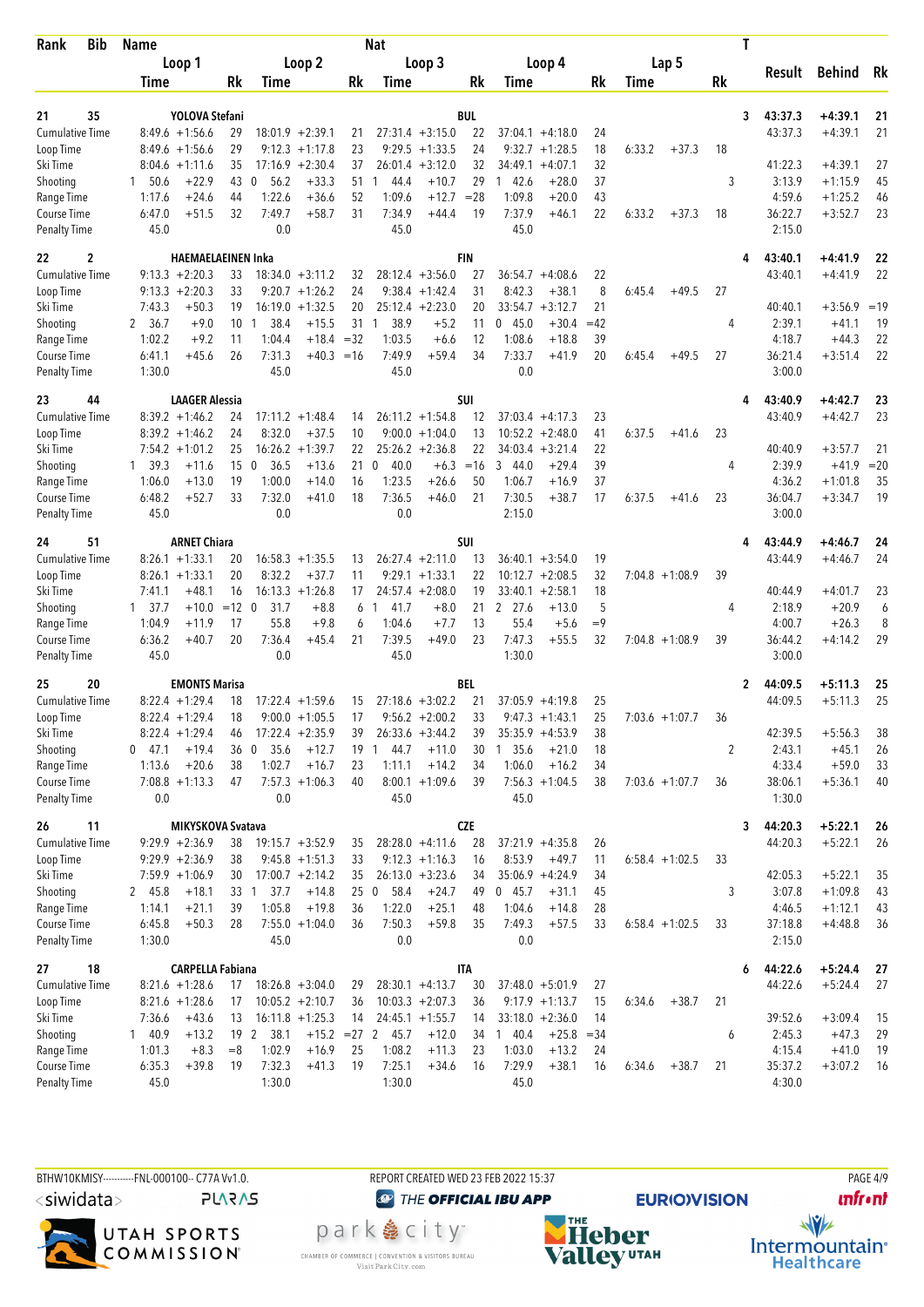| Bib<br>Rank                        | <b>Name</b>                             |                                                    |                                | Nat                                    |                                                          |           |                   | T         |                   |                        |             |
|------------------------------------|-----------------------------------------|----------------------------------------------------|--------------------------------|----------------------------------------|----------------------------------------------------------|-----------|-------------------|-----------|-------------------|------------------------|-------------|
|                                    | Loop 1                                  |                                                    | Loop 2                         | Loop 3                                 | Loop 4                                                   |           | Lap <sub>5</sub>  |           |                   | <b>Behind</b>          | Rk          |
|                                    | Time                                    | <b>Rk</b><br>Time                                  | Rk                             | Time                                   | Rk<br>Time                                               | <b>Rk</b> | Time              | <b>Rk</b> | Result            |                        |             |
|                                    |                                         |                                                    |                                |                                        |                                                          |           |                   |           |                   |                        |             |
| 9<br>28                            | <b>HEIGL Selina</b>                     |                                                    |                                | <b>AUT</b>                             |                                                          |           |                   | 5         | 45:16.1           | +6:17.9                | 28          |
| <b>Cumulative Time</b>             | $8:40.3 +1:47.3$                        | $18:18.6 + 2:55.8$<br>26                           | 26                             | $27:53.7 + 3:37.3$                     | 24<br>$38:28.2 + 5:42.1$                                 | 31        |                   |           | 45:16.1           | $+6:17.9$              | 28          |
| Loop Time                          | $8:40.3 +1:47.3$<br>$7:55.3 +1:02.3$    | 26<br>$9:38.3 +1:43.8$<br>27<br>$16:48.6 + 2:02.1$ | 30<br>29                       | $9:35.1 + 1:39.1$<br>$25:38.7 +2:49.3$ | 27<br>10:34.5<br>$+2:30.3$<br>26<br>34:43.2<br>$+4:01.2$ | 38<br>31  | 6:47.9<br>$+52.0$ | 29        | 41:31.1           | $+4:47.9$              | 28          |
| Ski Time                           |                                         |                                                    |                                | 42.0<br>1.                             |                                                          |           |                   |           |                   |                        |             |
| Shooting                           | 1, 38.2<br>$+10.5$<br>1:03.2<br>$+10.2$ | 35.1<br>14 1<br>15<br>1:01.7                       | $+12.2$<br>18<br>$+15.7$<br>18 | $+8.3$<br>1:08.7<br>$+11.8$            | 22<br>2<br>1:0<br>$+53.0$<br>25<br>1:32.3<br>$+42.5$     | 54        |                   | 5         | 3:03.0<br>4:45.9  | $+1:05.0$              | 41<br>$=41$ |
| Range Time<br>Course Time          | 6:52.1<br>$+56.6$                       | 35<br>7:51.6                                       | $+1:00.6$<br>33                | $+50.9$<br>7:41.4                      | 7:32.2<br>26<br>$+40.4$                                  | 54<br>19  | 6:47.9<br>$+52.0$ | 29        | 36:45.2           | $+1:11.5$<br>$+4:15.2$ | 30          |
| <b>Penalty Time</b>                | 45.0                                    | 45.0                                               |                                | 45.0                                   | 1:30.0                                                   |           |                   |           | 3:45.0            |                        |             |
| 33<br>29                           |                                         | <b>SANDNAES Rebecca</b>                            |                                | <b>FIN</b>                             |                                                          |           |                   | 5         | 45:21.1           | $+6:22.9$              | 29          |
| <b>Cumulative Time</b>             | $8:35.4 +1:42.4$                        | 22<br>$18:03.5 + 2:40.7$                           | 22                             | $28:30.4 +4:14.0$                      | 32<br>$38:23.3 + 5:37.2$                                 | 30        |                   |           | 45:21.1           | $+6:22.9$              | 29          |
| Loop Time                          | $8:35.4 +1:42.4$                        | 22<br>$9:28.1 + 1:33.6$                            | 27                             | $10:26.9 + 2:30.9$                     | 46<br>$9:52.9 +1:48.7$                                   | 26        | $6:57.8 +1:01.9$  | 32        |                   |                        |             |
| Ski Time                           | 7:50.4<br>$+57.4$                       | 22<br>$16:33.5 + 1:47.0$                           | 23                             | $25:30.4 +2:41.0$                      | 23<br>34:38.3<br>$+3:56.3$                               | 29        |                   |           | 41:36.1           | $+4:52.9$              | 31          |
| Shooting                           | 147.3<br>$+19.6$                        | 37<br>36.6<br>-1                                   | 22<br>$+13.7$                  | 2<br>50.2<br>$+16.5$                   | $=42$<br>$+30.3$<br>144.9                                | 41        |                   | 5         | 2:59.1            | $+1:01.1$              | $=37$       |
| Range Time                         | 1:13.0<br>$+20.0$                       | 37<br>1:03.9                                       | $+17.9$<br>29                  | 1:16.5<br>$+19.6$                      | 1:11.9<br>$+22.1$<br>$=43$                               | 46        |                   |           | 4:45.3            | $+1:10.9$              | 40          |
| Course Time                        | 6:37.4<br>$+41.9$                       | 21<br>7:39.2                                       | $+48.2$<br>23                  | 7:40.4<br>$+49.9$                      | 24<br>$7:56.0 +1:04.2$                                   | 37        | $6:57.8 +1:01.9$  | 32        | 36:50.8           | $+4:20.8$              | 32          |
| <b>Penalty Time</b>                | 45.0                                    | 45.0                                               |                                | 1:30.0                                 | 45.0                                                     |           |                   |           | 3:45.0            |                        |             |
| 43<br>30                           | <b>KARSNA Mirtel</b>                    |                                                    |                                | EST                                    |                                                          |           |                   | 1         | 45:27.9           | $+6:29.7$              | 30          |
| <b>Cumulative Time</b>             | $9:04.4 +2:11.4$                        | 31<br>$18:37.1 + 3:14.3$                           | 33                             | $28:30.3 +4:13.9$                      | 31<br>$38:00.5 + 5:14.4$                                 | 28        |                   |           | 45:27.9           | $+6:29.7$              | 30          |
| Loop Time                          | $9:04.4 +2:11.4$                        | 31<br>$9:32.7 +1:38.2$                             | 28                             | $9:53.2 +1:57.2$                       | 32<br>$9:30.2 +1:26.0$                                   | 17        | $7:27.4$ +1:31.5  | 48        |                   |                        |             |
| Ski Time                           | $8:19.4 + 1:26.4$                       | $17:52.1 + 3:05.6$<br>42                           | 46                             | $27:45.3 +4:55.9$                      | 49<br>37:15.5<br>$+6:33.5$                               | 48        |                   |           | 44:42.9           | $+7:59.7$              | 48          |
| Shooting                           | 144.0<br>$+16.3$                        | 29<br>$\mathbf{0}$<br>34.1                         | 15<br>$+11.2$                  | 52.0<br>$+18.3$<br>$\mathbf 0$         | $\mathbf 0$<br>33.6<br>$+19.0$<br>46                     | 13        |                   | 1         | 2:43.8            | $+45.8$                | 28          |
| Range Time                         | 1:08.7<br>$+15.7$                       | 1:04.6<br>29                                       | $+18.6$<br>34                  | 1:16.5<br>$+19.6$                      | 57.6<br>$+7.8$<br>$=43$                                  | 13        |                   |           | 4:27.4            | $+53.0$                | 26          |
| Course Time                        | $7:10.7 + 1:15.2$                       | 50<br>8:28.1                                       | $+1:37.1$<br>51                | $8:36.7 +1:46.2$                       | 8:32.6<br>$+1:40.8$<br>51                                | 49        | $7:27.4 +1:31.5$  | 48        | 40:15.5           | $+7:45.5$              | 48          |
| <b>Penalty Time</b>                | 45.0                                    | 0.0                                                |                                | 0.0                                    | 0.0                                                      |           |                   |           | 45.0              |                        |             |
| 52<br>31                           |                                         | ORALKOVA Kamila                                    |                                | <b>CZE</b>                             |                                                          |           |                   | 3         | 45:38.0           | $+6:39.8$              | 31          |
| <b>Cumulative Time</b>             | $8:22.9$ +1:29.9                        | $19:21.1 + 3:58.3$<br>19                           | 36                             | $29:22.4 + 5:06.0$                     | 37<br>$38:33.5 + 5:47.4$                                 | 32        |                   |           | 45:38.0           | $+6:39.8$              | 31          |
| Loop Time                          | $8:22.9$ +1:29.9                        | 19<br>$10:58.2 + 3:03.7$                           | 46                             | $10:01.3 + 2:05.3$                     | 34<br>9:11.1<br>$+1:06.9$                                | 13        | $7:04.5 +1:08.6$  | 37        |                   |                        |             |
| Ski Time                           | $8:22.9$ +1:29.9                        | $17:51.1 + 3:04.6$<br>47                           | 45                             | $27:07.4 +4:18.0$                      | 36:18.5<br>$+5:36.5$<br>46                               | 45        |                   |           | 43:23.0           | $+6:39.8$              | 44          |
| Shooting                           | $+27.6$<br>0, 55.3                      | 48<br>2<br>52.1                                    | $+29.2$<br>48                  | 39.1<br>$+5.4$<br>$\mathbf{1}$         | 12<br>0, 33.8<br>$+19.2$                                 | 14        |                   | 3         | 3:00.4            | $+1:02.4$              | 39          |
| Range Time                         | 1:21.7<br>$+28.7$                       | 48<br>1:18.4                                       | $+32.4$<br>50                  | 1:05.9<br>$+9.0$                       | 17<br>59.9<br>$+10.1$                                    | $=19$     |                   |           | 4:45.9            | $+1:11.5$              | $=41$       |
| Course Time                        | $7:01.2 +1:05.7$                        | 44<br>$8:09.8 +1:18.8$                             | 46                             | 8:10.4<br>$+1:19.9$                    | 44<br>$8:11.2 + 1:19.4$                                  | 44        | $7:04.5 +1:08.6$  | 37        | 38:37.1           | $+6:07.1$              | 42          |
| <b>Penalty Time</b>                | 0.0                                     | 1:30.0                                             |                                | 45.0                                   | 0.0                                                      |           |                   |           | 2:15.0            |                        |             |
| 32<br>49                           | <b>GREEN Moira</b>                      |                                                    |                                | <b>CAN</b>                             |                                                          |           |                   |           | 45:44.5           | +6:46.3                | 32          |
| <b>Cumulative Time</b>             | $9:34.5 +2:41.5$                        | 39<br>$18:09.1 + 2:46.3$                           | 23                             | $28:48.7 + 4:32.3$                     | 34<br>$39:03.7 + 6:17.6$                                 | 33        |                   |           | 45:44.5           | $+6:46.3$              | 32          |
| Loop Time                          | $9:34.5 +2:41.5$                        | 39<br>8:34.6                                       | $+40.1$<br>12                  | $10:39.6 + 2:43.6$                     | 48<br>$10:15.0 + 2:10.8$                                 | 33        | 6:40.8<br>$+44.9$ | 25        |                   |                        |             |
| Ski Time                           | $8:04.5 +1:11.5$                        | $16:39.1 + 1:52.6$<br>34                           | 24                             | $25:48.7 + 2:59.3$                     | 30<br>$34:33.7 + 3:51.7$                                 | 25        |                   |           | 41:14.5           | $+4:31.3$              | 26          |
| Shooting                           | $+48.6$<br>2 1:16.                      | 54 0 48.3                                          | $+25.4$                        | 46 2 1:19.<br>$+46.0$                  | 2 58.4<br>$+43.8$<br>55                                  | 52        |                   | 6         | 4:22.9            | $+2:24.9$              | 50          |
| Range Time                         | $+48.8$<br>1:41.8                       | 53<br>1:13.2                                       | $+27.2$<br>46                  | $+48.2$<br>1:45.1                      | 1:23.2<br>$+33.4$<br>55                                  | 51        |                   |           | 6:03.3            | $+2:28.9$              | 50          |
| Course Time<br><b>Penalty Time</b> | 6:22.7<br>$+27.2$<br>1:30.0             | 9<br>7:21.4<br>0.0                                 | $+30.4$<br>13                  | 7:24.5<br>$+34.0$<br>1:30.0            | 7:21.8<br>$+30.0$<br>14<br>1:30.0                        | 13        | 6:40.8<br>$+44.9$ | 25        | 35:11.2<br>4:30.0 | $+2:41.2$              | 14          |
| 27<br>33                           |                                         | KONOPLJOVA Violetta                                |                                | <b>EST</b>                             |                                                          |           |                   | 2         | 46:00.5           | $+7:02.3$              | 33          |
| <b>Cumulative Time</b>             | $8:20.8 +1:27.8$                        | $18:21.0 + 2:58.2$<br>16                           | 27                             | $27:58.2 + 3:41.8$                     | 25<br>$38:09.4 + 5:23.3$                                 | 29        |                   |           | 46:00.5           | $+7:02.3$              | 33          |
| Loop Time                          | $8:20.8 + 1:27.8$                       | $10:00.2 + 2:05.7$<br>16                           | 35                             | $9:37.2 +1:41.2$                       | 30<br>$10:11.2 + 2:07.0$                                 | 31        | $7:51.1 + 1:55.2$ | 51        |                   |                        |             |
| Ski Time                           | $8:20.8 +1:27.8$                        | $17:36.0 + 2:49.5$<br>44                           | 44                             | $27:13.2 +4:23.8$                      | $36:39.4 + 5:57.4$<br>47                                 | 47        |                   |           | 44:30.5           | $+7:47.3$              | 47          |
| Shooting                           | 30.6<br>$+2.9$<br>0                     | 2 <sub>1</sub><br>27.2                             | $2\quad 0$<br>$+4.3$           | 42.8<br>$+9.1$                         | $1 \t27.2$<br>25<br>$+12.6$                              | 4         |                   | 2         | 2:07.9            | $+9.9$                 | 3           |
| Range Time                         | 56.5<br>$+3.5$                          | $\overline{2}$<br>53.4                             | $+7.4$<br>$=2$                 | 1:07.8<br>$+10.9$                      | 54.9<br>$+5.1$<br>20                                     | 7         |                   |           | 3:52.6            | $+18.2$                | 4           |
| Course Time                        | $7:24.3 +1:28.8$                        | 53<br>$8:21.8 +1:30.8$                             | 49                             | $8:29.4 +1:38.9$                       | $8:31.3 +1:39.5$<br>48                                   | 48        | $7:51.1 + 1:55.2$ | 51        | 40:37.9           | $+8:07.9$              | 51          |
| <b>Penalty Time</b>                | 0.0                                     | 45.0                                               |                                | 0.0                                    | 45.0                                                     |           |                   |           | 1:30.0            |                        |             |
| 32<br>34                           |                                         | SKROBISZEWSKA Barbara                              |                                | POL                                    |                                                          |           |                   | 6         | 46:05.6           | $+7:07.4$              | -34         |
| Cumulative Time                    | $8:38.3 +1:45.3$                        | 23<br>$19:10.9 + 3:48.1$                           | 34                             | $28:04.7 + 3:48.3$                     | 26<br>$39:13.0 + 6:26.9$                                 | 34        |                   |           | 46:05.6           | $+7:07.4$              | 34          |
| Loop Time                          | $8:38.3 +1:45.3$                        | 23<br>$10:32.6 + 2:38.1$                           | 40                             | 8:53.8<br>$+57.8$                      | $11:08.3 + 3:04.1$<br>8                                  | 44        | 6:52.6<br>$+56.7$ | 31        |                   |                        |             |
| Ski Time                           | $7:53.3 +1:00.3$                        | 23<br>$16:55.9 + 2:09.4$                           | 32                             | $25:49.7 + 3:00.3$                     | 31<br>$34:43.0 +4:01.0$                                  | 30        |                   |           | 41:35.6           | $+4:52.4$              | 30          |
| Shooting                           | 1 50.1<br>$+22.4$                       | 42 2 42.9                                          | $+20.0$<br>38 0                | 39.9<br>$+6.2$                         | 346.0<br>$+31.4$<br>15                                   | 47        |                   | 6         | 2:59.1            | $+1:01.1 = 37$         |             |
| Range Time                         | 1:12.6<br>$+19.6 = 35$                  | 1:07.3                                             | $+21.3$<br>38                  | 1:03.2<br>$+6.3$                       | 1:09.2<br>$+19.4$<br>11                                  | 41        |                   |           | 4:32.3            | $+57.9$                | 32          |
| Course Time                        | 6:40.7<br>$+45.2$                       | $7:55.3 +1:04.3$<br>25                             | 37                             | $7:50.6 + 1:00.1$                      | 7:44.1<br>$+52.3$<br>36                                  | 28        | 6:52.6<br>$+56.7$ | 31        | 37:03.3           | $+4:33.3$              | 34          |
| <b>Penalty Time</b>                | 45.0                                    | 1:30.0                                             |                                | 0.0                                    | 2:15.0                                                   |           |                   |           | 4:30.0            |                        |             |

BTHW10KMISY----------FNL-000100-- C77A Vv1.0. REPORT CREATED WED 23 FEB 2022 15:37 PAGE 5/9  $\langle$ siwidata $\rangle$ **PLARAS** 



**O THE OFFICIAL IBU APP** 

**NHE**<br>Valley<sup>utAH</sup>

**unfront** 



park e city<sup>®</sup> CHAMBER OF COMMERCE | CONVENTION & VISITORS BUREAU<br>Visit Park City.com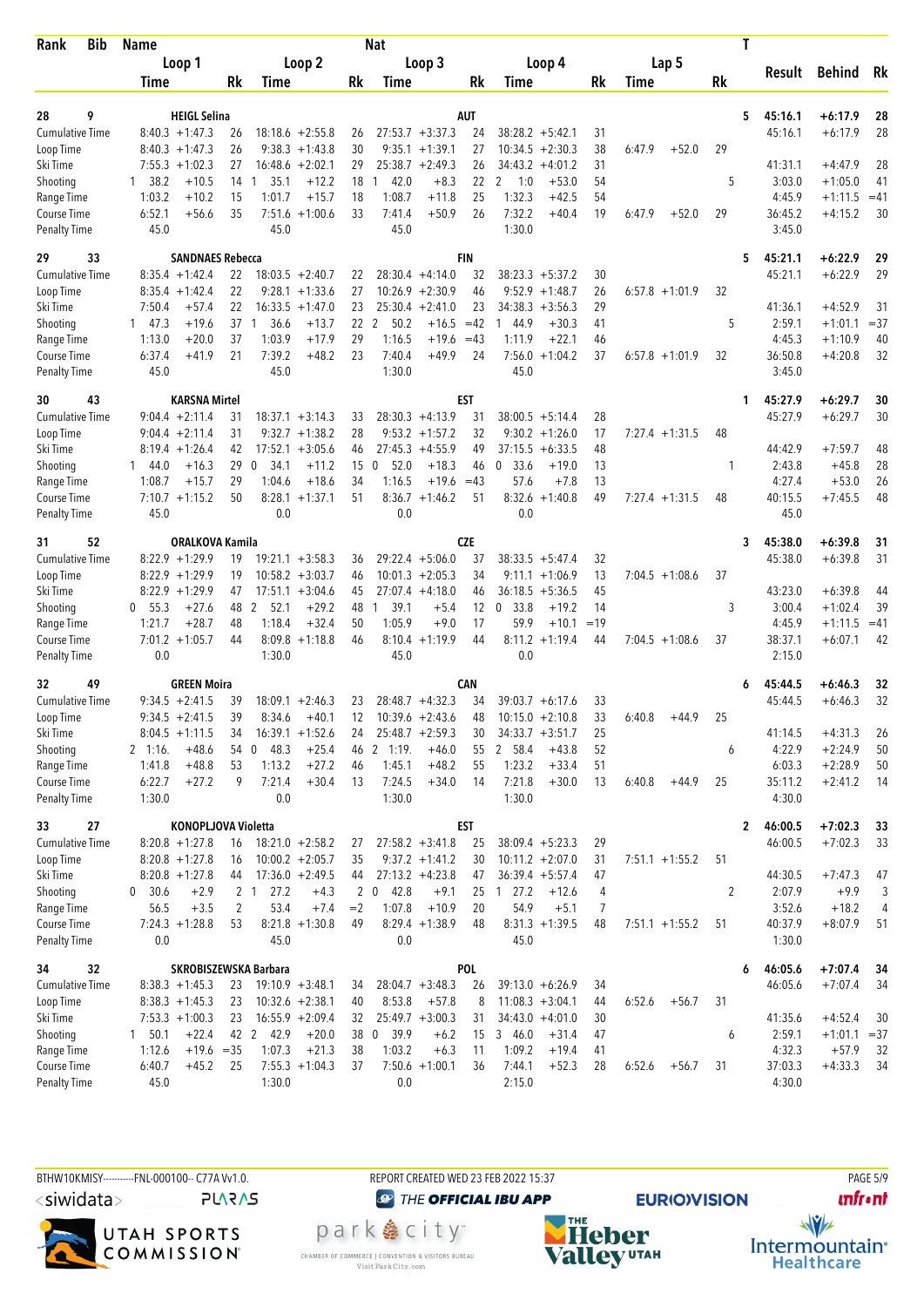| <b>Bib</b><br>Rank        | <b>Name</b>                            |                 |                                         |            | Nat                                       |            |                                                       |                      |                   | T         |                   |                      |                |
|---------------------------|----------------------------------------|-----------------|-----------------------------------------|------------|-------------------------------------------|------------|-------------------------------------------------------|----------------------|-------------------|-----------|-------------------|----------------------|----------------|
|                           | Loop 1                                 |                 | Loop 2                                  |            | Loop 3                                    |            | Loop 4                                                |                      | Lap 5             |           |                   |                      |                |
|                           | Time                                   | Rk              | Time                                    | Rk         | Time                                      | Rk         | Time                                                  | Rk                   | Time              | <b>Rk</b> | Result            | Behind               | Rk             |
|                           |                                        |                 |                                         |            |                                           |            |                                                       |                      |                   |           |                   |                      |                |
| 1<br>35                   | <b>MARIC Kaja</b>                      |                 |                                         |            |                                           | SLO        |                                                       |                      |                   | 8         | 46:11.9           | $+7:13.7$            | 35             |
| <b>Cumulative Time</b>    | $9:44.3 + 2:51.3$                      | 43              | $19:50.2 + 4:27.4$                      | 40         | $29:17.5 + 5:01.1$                        | 35         | $39:26.2 + 6:40.1$                                    | 36                   |                   |           | 46:11.9           | $+7:13.7$            | 35             |
| Loop Time<br>Ski Time     | $9:44.3 + 2:51.3$<br>7:29.3<br>$+36.3$ | 43<br>9         | $10:05.9 + 2:11.4$<br>$16:05.2 +1:18.7$ | 37<br>12   | $9:27.3 +1:31.3$<br>$24:47.5 +1:58.1$     | 21<br>16   | $10:08.7 + 2:04.5$<br>33:26.2<br>$+2:44.2$            | 30<br>17             | 6:45.7<br>$+49.8$ | 28        | 40:11.9           | $+3:28.7$            | 18             |
| Shooting                  | 40.0<br>$+12.3$<br>3                   | 16 <sub>2</sub> | 32.4<br>$+9.5$                          | 10         | 36.6<br>$+2.9$<br>1                       | 5          | 2 36.6<br>$+22.0$                                     | 24                   |                   | 8         | 2:25.7            | $+27.7$              | 10             |
| Range Time                | $+9.8$<br>1:02.8                       | 13              | 57.1<br>$+11.1$                         | 8          | 1:00.5<br>$+3.6$                          | 5          | 59.9<br>$+10.1$                                       | $=19$                |                   |           | 4:00.3            | $+25.9$              | $\overline{7}$ |
| Course Time               | 6:26.5<br>$+31.0$                      | 13              | 7:38.8<br>$+47.8$                       | 22         | 7:41.8<br>$+51.3$                         | 27         | 7:38.8<br>$+47.0$                                     | 24                   | 6:45.7<br>$+49.8$ | 28        | 36:11.6           | $+3:41.6$            | 20             |
| <b>Penalty Time</b>       | 2:15.0                                 |                 | 1:30.0                                  |            | 45.0                                      |            | 1:30.0                                                |                      |                   |           | 6:00.0            |                      |                |
| 36<br>45                  | <b>PINTER Lena</b>                     |                 |                                         |            |                                           | <b>AUT</b> |                                                       |                      |                   | 5         | 46:30.8           | $+7:32.6$            | 36             |
| <b>Cumulative Time</b>    | $10:23.4 +3:30.4$                      | 48              | $19:29.0 +4:06.2$                       | 37         | $28:40.5 +4:24.1$                         | 33         | $39:17.7 + 6:31.6$                                    | 35                   |                   |           | 46:30.8           | $+7:32.6$            | 36             |
| Loop Time                 | $10:23.4 + 3:30.4$                     | 48              | $9:05.6 +1:11.1$                        | 18         | $9:11.5 +1:15.5$                          | 15         | $10:37.2 +2:33.0$                                     | 39                   | $7:13.1 + 1:17.2$ | 41        |                   |                      |                |
| Ski Time                  | $8:08.4 +1:15.4$                       | 36              | $+2:27.5$<br>17:14.0                    | 36         | $26:25.5 + 3:36.1$                        | 37         | $35:32.7 + 4:50.7$                                    | 37                   |                   |           | 42:45.8           | $+6:02.6$            | 39             |
| Shooting                  | $+15.1$<br>3 42.8                      | $= 24 \ 0$      | 38.3<br>$+15.4$                         | 30         | 43.8<br>$+10.1$<br>$\mathbf{0}$           | 27         | 2 29.1<br>$+14.5$                                     | 7                    |                   | 5         | 2:34.2            | $+36.2$              | 16             |
| Range Time                | 1:06.8<br>$+13.8$                      | $= 21$          | 1:02.4<br>$+16.4$                       | 21         | 1:08.5<br>$+11.6$                         | 24         | 1:06.6<br>$+16.8$                                     | $=35$                |                   |           | 4:24.3            | $+49.9$              | 23             |
| Course Time               | $7:01.6 +1:06.1$                       | 45              | $8:03.2 +1:12.2$                        | 43         | 8:03.0<br>$+1:12.5$                       | 41         | $8:00.6 + 1:08.8$                                     | 39                   | $7:13.1 + 1:17.2$ | 41        | 38:21.5           | $+5:51.5$            | 41             |
| <b>Penalty Time</b>       | 2:15.0                                 |                 | 0.0                                     |            | 0.0                                       |            | 1:30.0                                                |                      |                   |           | 3:45.0            |                      |                |
| 19<br>37                  | <b>PARADIS Desiree</b>                 |                 |                                         |            |                                           | <b>CAN</b> |                                                       |                      |                   | 5         | 46:58.2           | $+8:00.0$            | 37             |
| <b>Cumulative Time</b>    | $9:39.2 +2:46.2$                       | 40              | $20:17.9 +4:55.1$                       | 43         | $29:34.0 + 5:17.6$                        | 38         | $39:35.6 + 6:49.5$                                    | 37                   |                   |           | 46:58.2           | $+8:00.0$            | 37             |
| Loop Time                 | $9:39.2 +2:46.2$                       | 40              | $10:38.7 + 2:44.2$                      | 43         | $9:16.1 + 1:20.1$                         | 18         | $10:01.6 + 1:57.4$                                    | 28                   | $7:22.6$ +1:26.7  | 46        |                   |                      |                |
| Ski Time                  | $8:09.2 +1:16.2$                       | 37              | $17:17.9 + 2:31.4$                      | 38         | $26:34.0 + 3:44.6$                        | 40         | $35:50.6 + 5:08.6$                                    | 41                   |                   |           | 43:13.2           | $+6:30.0$            | 42             |
| Shooting                  | 2, 46.3<br>$+18.6$                     | 34<br>2         | $+21.2$<br>44.1                         | 40         | 42.5<br>$+8.8$<br>$\mathbf{0}$            | 23         | 1, 36.8<br>$+22.2$                                    | $= 25$               |                   | 5         | 2:49.9            | $+51.9$              | 33             |
| Range Time                | 1:11.2<br>$+18.2$                      | 34              | $+23.4$<br>1:09.4                       | 41         | 1:07.4<br>$+10.5$                         | 19         | 1:02.5<br>$+12.7$                                     | 23                   |                   |           | 4:30.5            | $+56.1$              | 30             |
| Course Time               | $6:58.0 + 1:02.5$                      | 40              | $7:59.3 +1:08.3 = 41$<br>1:30.0         |            | $8:08.7 +1:18.2$<br>0.0                   | 42         | $8:14.1 + 1:22.3$<br>45.0                             | 45                   | $7:22.6$ +1:26.7  | 46        | 38:42.7<br>3:45.0 | $+6:12.7$            | 43             |
| <b>Penalty Time</b>       | 1:30.0                                 |                 |                                         |            |                                           |            |                                                       |                      |                   |           |                   |                      |                |
| 38<br>31                  | <b>BENNION Sidney</b>                  |                 |                                         |            |                                           | USA        |                                                       |                      |                   | 8         | 47:38.6           | $+8:40.4$            | 38             |
| <b>Cumulative Time</b>    | $9:13.2 + 2:20.2$                      | 32              | $20:33.5 + 5:10.7$                      | 48         | $30:57.7 + 6:41.3$                        | 46         | $40:36.6 + 7:50.5$                                    | 40                   |                   |           | 47:38.6           | $+8:40.4$            | 38             |
| Loop Time                 | $9:13.2 + 2:20.2$                      | 32              | $11:20.3 + 3:25.8$                      | 50         | $10:24.2 + 2:28.2$                        | 42         | $9:38.9 +1:34.7$                                      | 22                   | $7:02.0 +1:06.1$  | 34        |                   |                      |                |
| Ski Time<br>Shooting      | $+50.2$<br>7:43.2<br>$+12.9$<br>2 40.6 | 18<br>$= 17.3$  | $16:48.5 + 2:02.0$<br>32.0<br>$+9.1$    | 28<br>$=8$ | $25:42.7 + 2:53.3$<br>2<br>33.9<br>$+0.2$ | 27<br>2    | $34:36.6 + 3:54.6$<br>24.8<br>$+10.2$<br>$\mathbf{1}$ | 28<br>$\overline{2}$ |                   | 8         | 41:38.6<br>2:11.4 | $+4:55.4$<br>$+13.4$ | 32<br>4        |
| Range Time                | 1:03.1<br>$+10.1$                      | 14              | 58.7<br>$+12.7$                         | 11         | 58.5<br>$+1.6$                            | $=2$       | 49.8<br>0.0                                           | $\mathbf{1}$         |                   |           | 3:50.1            | $+15.7$              | 3              |
| Course Time               | 6:40.1<br>$+44.6$                      | 24              | $+1:15.6$<br>8:06.6                     | 44         | $7:55.7 + 1:05.2$                         | 38         | $8:04.1 + 1:12.3$                                     | 40                   | $7:02.0 +1:06.1$  | 34        | 37:48.5           | $+5:18.5$            | 39             |
| <b>Penalty Time</b>       | 1:30.0                                 |                 | 2:15.0                                  |            | 1:30.0                                    |            | 45.0                                                  |                      |                   |           | 6:00.0            |                      |                |
| 39<br>3                   | <b>RIETVELD Ronja</b>                  |                 |                                         |            |                                           | <b>SUI</b> |                                                       |                      |                   |           | 47:45.2           | $+8:47.0$            | 39             |
| <b>Cumulative Time</b>    | $9:15.6 + 2:22.6$                      | 34              | $19:36.1 + 4:13.3$                      | 39         | $30:01.7 + 5:45.3$                        | 40         | $40:27.9$ +7:41.8                                     | 38                   |                   |           | 47:45.2           | $+8:47.0$            | 39             |
| Loop Time                 | $9:15.6 + 2:22.6$                      | 34              | $10:20.5 +2:26.0$                       | 39         | $10:25.6 + 2:29.6$                        | 44         | $10:26.2 + 2:22.0$                                    | 35                   | $7:17.3 +1:21.4$  | 43        |                   |                      |                |
| Ski Time                  | $8:30.6 +1:37.6$                       | 49              | $18:06.1 + 3:19.6$                      | 49         | $27:46.7 + 4:57.3$                        | 50         | $37:27.9 + 6:45.9$                                    | 50                   |                   |           | 44:45.2           | $+8:02.0$            | 49             |
| Shooting                  | $1 \quad 37.3$<br>$+9.6$               | $11 \quad 1$    | 31.6<br>$+8.7$                          | 5          | 36.2<br>$+2.5$<br>$\mathbf{1}$            | 4          | 1 39.5<br>$+24.9$                                     | 33                   |                   | 4         | 2:24.7            | $+26.7$              | 9              |
| Range Time                | 1:02.5<br>$+9.5$                       | 12              | 59.3<br>$+13.3$                         | 14         | 1:02.7<br>$+5.8$                          | $=9$       | 1:04.7<br>$+14.9$                                     | 29                   |                   |           | 4:09.2            | $+34.8$              | 14             |
| Course Time               | $7:28.1 + 1:32.6$                      | 54              | $8:36.2 +1:45.2$                        | 53         | $8:37.9 +1:47.4$                          | 52         | $8:36.5 +1:44.7$                                      | 51                   | $7:17.3 +1:21.4$  | 43        | 40:36.0           | $+8:06.0$            | 50             |
| <b>Penalty Time</b>       | 45.0                                   |                 | 45.0                                    |            | 45.0                                      |            | 45.0                                                  |                      |                   |           | 3:00.0            |                      |                |
| 40<br>36                  | <b>GABRIEL Manon</b>                   |                 |                                         |            |                                           | <b>BEL</b> |                                                       |                      |                   |           | 48:04.5           | $+9:06.3$            | 40             |
| Cumulative Time           | $9:15.9 +2:22.9$                       | 35              | $19:32.6 +4:09.8$                       | 38         | $30:01.8 + 5:45.4$                        | 41         | $40:32.3 +7:46.2$                                     | 39                   |                   |           | 48:04.5           | $+9:06.3$            | 40             |
| Loop Time                 | $9:15.9 +2:22.9$                       | 35              | $10:16.7 + 2:22.2$                      | 38         | $10:29.2 + 2:33.2$                        | 47         | $10:30.5 + 2:26.3$                                    | 37                   | $7:32.2 +1:36.3$  | 49        |                   |                      |                |
| Ski Time                  | $8:30.9 +1:37.9$                       | 50              | $18:02.6 + 3:16.1$                      | 48         | $27:46.8 + 4:57.4$                        | 51         | $37:32.3 + 6:50.3$                                    | 51                   |                   |           | 45:04.5           | $+8:21.3$            | 50             |
| Shooting                  | $+23.5$<br>1 51.2                      | 44 1            | 37.4<br>$+14.5$                         | 23         | 48.0<br>$\overline{1}$                    |            | $+14.3 = 37$ 1 44.3<br>$+29.7$                        | 40                   |                   | 4         | 3:01.2            | $+1:03.2$            | 40             |
| Range Time<br>Course Time | 1:16.2<br>$+23.2$<br>$7:14.7 +1:19.2$  | 43              | 1:03.1<br>$+17.1$                       | 26<br>52   | 1:13.3<br>$+16.4$<br>$8:30.9 +1:40.4$     | 41<br>49   | 1:09.6<br>$+19.8$<br>$8:35.9 +1:44.1$                 | 42                   |                   | 49        | 4:42.2<br>40:22.3 | $+1:07.8$            | 39<br>49       |
| <b>Penalty Time</b>       | 45.0                                   | 51              | $8:28.6 +1:37.6$<br>45.0                |            | 45.0                                      |            | 45.0                                                  | 50                   | $7:32.2 +1:36.3$  |           | 3:00.0            | $+7:52.3$            |                |
| 41<br>57                  | <b>RUD Alexandra</b>                   |                 |                                         |            |                                           | <b>USA</b> |                                                       |                      |                   | 7         | 48:14.0           | $+9:15.8$            | 41             |
| <b>Cumulative Time</b>    | $10:13.9 + 3:20.9$                     | 47              | $19:58.1 + 4:35.3$                      | 41         | $30:02.7 + 5:46.3$                        | 42         | $40:53.7 + 8:07.6$                                    | 41                   |                   |           | 48:14.0           | $+9:15.8$            | 41             |
| Loop Time                 | $10:13.9 + 3:20.9$                     | 47              | $9:44.2 +1:49.7$                        | 32         | $10:04.6 + 2:08.6$                        | 37         | $10:51.0 + 2:46.8$                                    | 40                   | $7:20.3 +1:24.4$  | 45        |                   |                      |                |
| Ski Time                  | $7:58.9 +1:05.9$                       | 29              | $16:58.1 + 2:11.6$                      | 33         | $26:17.7 + 3:28.3$                        | 35         | $35:38.7 +4:56.7$                                     | 40                   |                   |           | 42:59.0           | $+6:15.8$            | 40             |
| Shooting                  | 3 34.4<br>$+6.7$                       | 3 1             | 33.9<br>$+11.0$                         |            | $+6.3 = 16$<br>14 1<br>40.0               |            | 2 33.9<br>$+19.3$                                     | 15                   |                   | 7         | 2:22.4            | $+24.4$              | $\overline{7}$ |
| Range Time                | 1:05.5<br>$+12.5$                      | 18              | 59.9<br>$+13.9$                         | 15         | 1:06.0<br>$+9.1$                          | 18         | 59.6<br>$+9.8$                                        | 17                   |                   |           | 4:11.0            | $+36.6$              | 16             |
| Course Time               | 6:53.4<br>$+57.9$                      | 37              | $7:59.3 +1:08.3 = 41$                   |            | $8:13.6 + 1:23.1$                         | 45         | $8:21.4 +1:29.6$                                      | 46                   | $7:20.3 +1:24.4$  | 45        | 38:48.0           | $+6:18.0$            | 45             |
| <b>Penalty Time</b>       | 2:15.0                                 |                 | 45.0                                    |            | 45.0                                      |            | 1:30.0                                                |                      |                   |           | 5:15.0            |                      |                |

BTHW10KMISY----------FNL-000100-- C77A Vv1.0. <siwidata> **PLARAS** 

UTAH SPORTS<br>COMMISSION

REPORT CREATED WED 23 FEB 2022 15:37 **O THE OFFICIAL IBU APP** 

park e city<sup>®</sup>

CHAMBER OF COMMERCE | CONVENTION & VISITORS BUREAU<br>Visit Park City.com



**EURIO)VISION** 

**PAGE 6/9 unfront**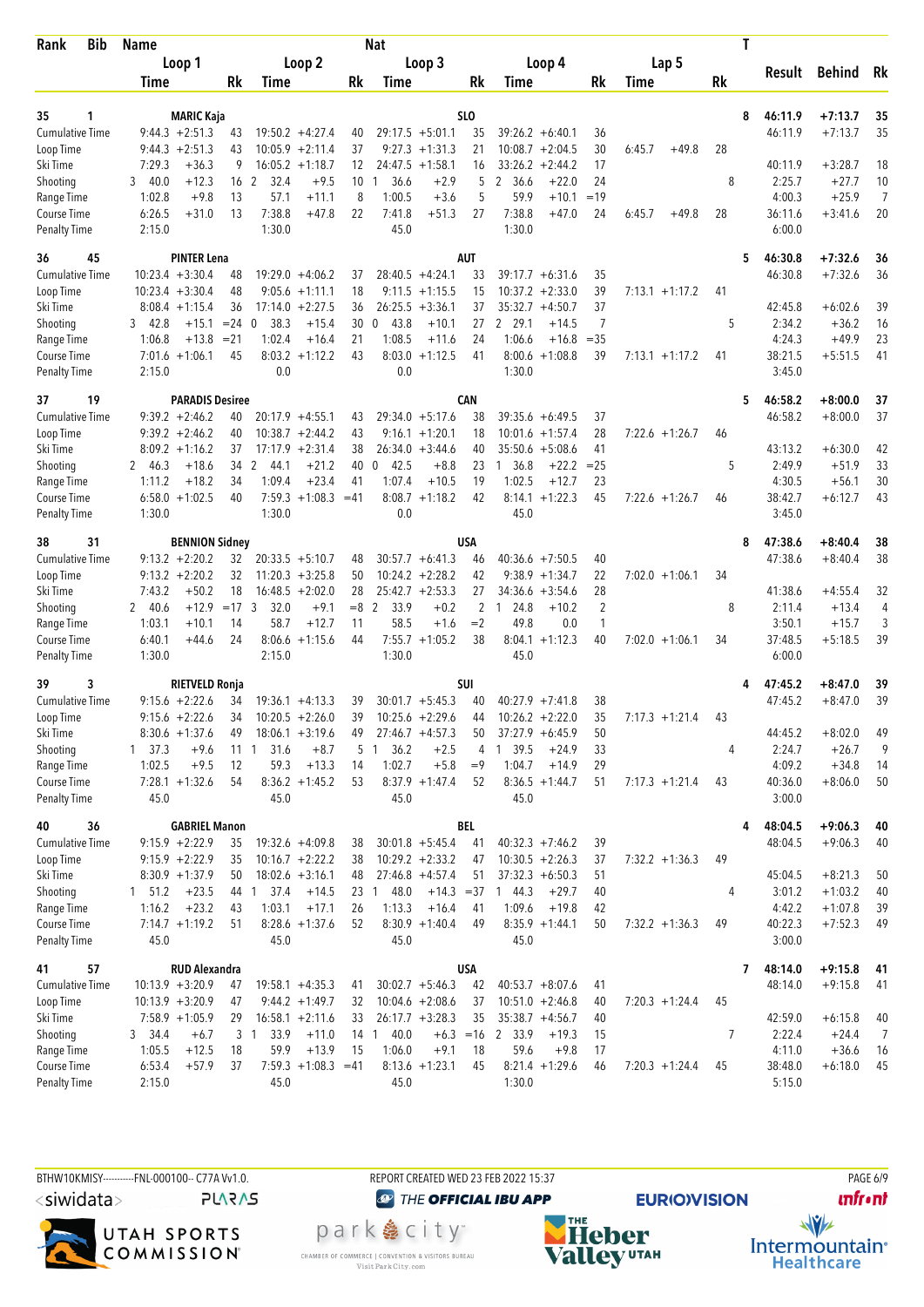| Bib<br>Rank                 | <b>Name</b>                              |                                                      |                                    | <b>Nat</b>                                         |              |                                                        |          |                   | T  |                   |                    |          |
|-----------------------------|------------------------------------------|------------------------------------------------------|------------------------------------|----------------------------------------------------|--------------|--------------------------------------------------------|----------|-------------------|----|-------------------|--------------------|----------|
|                             | Loop 1                                   |                                                      | Loop 2                             | Loop 3                                             |              | Loop 4                                                 |          | Lap 5             |    |                   |                    |          |
|                             | Time                                     | Rk<br>Time                                           | Rk                                 | Time                                               | Rk           | Time                                                   | Rk       | Time              | Rk | Result            | <b>Behind</b>      | Rk       |
|                             |                                          |                                                      |                                    |                                                    |              |                                                        |          |                   |    |                   |                    |          |
| 42<br>13                    | <b>CRAMER Aurora</b>                     |                                                      |                                    |                                                    | <b>USA</b>   |                                                        |          |                   | 7  | 48:22.5           | $+9:24.3$          | 42       |
| <b>Cumulative Time</b>      | $9:24.2 +2:31.2$                         | 37<br>$20:23.9 + 5:01.1$                             | 45                                 | $29:20.1 + 5:03.7$                                 | 36           | $41:17.9 + 8:31.8$                                     | 44       |                   |    | 48:22.5           | $+9:24.3$          | 42       |
| Loop Time<br>Ski Time       | $9:24.2 +2:31.2$<br>$9:24.2 +2:31.2$     | 37<br>$10:59.7 + 3:05.2$<br>$18:08.9 + 3:22.4$<br>56 | 47<br>51                           | $8:56.2 +1:00.2$<br>$27:05.1 +4:15.7$              | 9<br>44      | 11:57.8<br>$+3:53.6$<br>36:02.9<br>$+5:20.9$           | 51<br>43 | $7:04.6 +1:08.7$  | 38 | 43:07.5           | $+6:24.3$          | 41       |
| Shooting                    | $0$ 2:12 $+1:44.8$                       | 34.2<br>57 3                                         | $+11.3$<br>16                      | $\mathbf{0}$<br>47.5<br>$+13.8$                    | 36           | 4 55.0<br>$+40.4$                                      | 50       |                   | 7  | 4:29.3            | $+2:31.3$          | 51       |
| Range Time                  | $2:38.0 + 1:45.0$                        | 59<br>1:03.3                                         | $+17.3$<br>27                      | 1:12.7<br>$+15.8$                                  | 39           | 1:20.0<br>$+30.2$                                      | 50       |                   |    | 6:14.0            | $+2:39.6$          | 52       |
| Course Time                 | 6:46.2<br>$+50.7$                        | 30<br>7:41.4                                         | $+50.4$<br>25                      | 7:43.5<br>$+53.0$                                  | 30           | 7:37.8<br>$+46.0$                                      | 21       | $7:04.6 +1:08.7$  | 38 | 36:53.5           | $+4:23.5$          | 33       |
| <b>Penalty Time</b>         | 0.0                                      | 2:15.0                                               |                                    | 0.0                                                |              | 3:00.0                                                 |          |                   |    | 5:15.0            |                    |          |
| 43<br>55                    | <b>STERLE Kiara</b>                      |                                                      |                                    |                                                    | SLO          |                                                        |          |                   | 9  | 48:27.0           | $+9:28.8$          | 43       |
| <b>Cumulative Time</b>      | $8:32.7 +1:39.7$                         | 21<br>$18:09.5 + 2:46.7$                             | 24                                 | $30:00.8 + 5:44.4$                                 | 39           | $41:12.3 + 8:26.2$                                     | 43       |                   |    | 48:27.0           | $+9:28.8$          | 43       |
| Loop Time                   | $8:32.7 +1:39.7$                         | 21                                                   | $9:36.8 +1:42.3$<br>29             | $11:51.3 + 3:55.3$                                 | 53           | 11:11.5<br>$+3:07.3$                                   | 46       | $7:14.7 +1:18.8$  | 42 |                   |                    |          |
| Ski Time                    | 7:47.7<br>$+54.7$                        | 21<br>$16:39.5 + 1:53.0$                             | 25                                 | $25:30.8 + 2:41.4$                                 | 24           | 34:27.3<br>$+3:45.3$                                   | 24       |                   |    | 41:42.0           | $+4:58.8$          | 33       |
| Shooting                    | 1 35.9<br>$+8.2$                         | 7 <sub>1</sub><br>33.2                               | $+10.3$<br>13                      | 38.8<br>$+5.1$<br>4                                | $=9$         | 3 27.7<br>$+13.1$                                      | 6        |                   | 9  | 2:15.8            | $+17.8$            | 5        |
| Range Time                  | 1:00.9<br>$+7.9$                         | 7<br>1:01.9                                          | 20<br>$+15.9$                      | 1:02.4<br>$+5.5$                                   | 8            | 51.4<br>$+1.6$                                         | 4        |                   |    | 3:56.6            | $+22.2$            | 5        |
| Course Time                 | 6:46.8<br>$+51.3$                        | 31<br>7:49.9                                         | $+58.9$<br>32                      | 7:48.9<br>$+58.4$                                  | 33           | $8:05.1 + 1:13.3$                                      | 41       | $7:14.7 +1:18.8$  | 42 | 37:45.4           | $+5:15.4$          | 38       |
| <b>Penalty Time</b>         | 45.0                                     | 45.0                                                 |                                    | 3:00.0                                             |              | 2:15.0                                                 |          |                   |    | 6:45.0            |                    |          |
| 34<br>44                    |                                          | <b>PERREN Marlene Sophie</b>                         |                                    |                                                    | SUI          |                                                        |          |                   | 9  | 48:31.1           | $+9:32.9$          | 44       |
| <b>Cumulative Time</b>      | $10:36.2 + 3:43.2$                       | 50<br>$20:27.8 + 5:05.0$                             | 46                                 | $30:03.3 +5:46.9$                                  | 43           | $42:04.0 +9:17.9$                                      | 46       |                   |    | 48:31.1           | $+9:32.9$          | 44       |
| Loop Time                   | $10:36.2 + 3:43.2$                       | 50                                                   | $9:51.6 + 1:57.1$<br>34            | $9:35.5 +1:39.5$                                   | 28           | $12:00.7 + 3:56.5$                                     | 52       | 6:27.1<br>$+31.2$ | 16 |                   |                    |          |
| Ski Time                    | $8:21.2 +1:28.2$                         | $17:27.8 + 2:41.3$<br>45                             | 41                                 | $26:18.3 + 3:28.9$                                 | 36           | 35:19.0<br>$+4:37.0$                                   | 35       |                   |    | 41:46.1           | $+5:02.9$          | 34       |
| Shooting                    | 3, 54.5<br>$+26.8$                       | 46<br>45.5<br>1                                      | $+22.6$<br>43                      | 43.1<br>$+9.4$<br>1                                | 26           | 4 45.0<br>$+30.4$                                      | $=42$    |                   | 9  | 3:08.3            | $+1:10.3$          | 44       |
| Range Time                  | $+27.9$<br>1:20.9                        | 1:12.9<br>47                                         | $+26.9$<br>45                      | 1:08.0<br>$+11.1$                                  | 21           | 1:14.0<br>$+24.2$                                      | 47       |                   |    | 4:55.8            | $+1:21.4$          | 45       |
| Course Time                 | $7:00.3 +1:04.8$                         | 43                                                   | $7:53.7 +1:02.7$<br>35             | 7:42.5<br>$+52.0$                                  | 29           | 7:46.7<br>$+54.9$                                      | 31       | 6:27.1<br>$+31.2$ | 16 | 36:50.3           | $+4:20.3$          | 31       |
| <b>Penalty Time</b>         | 2:15.0                                   | 45.0                                                 |                                    | 45.0                                               |              | 3:00.0                                                 |          |                   |    | 6:45.0            |                    |          |
| 45<br>59                    | RADKOVSKA Lora                           |                                                      |                                    |                                                    | BUL          |                                                        |          |                   | 6  | 48:49.4           | $+9:51.2$          | 45       |
| <b>Cumulative Time</b>      | $10:27.1 + 3:34.1$                       | $21:17.6 + 5:54.8$<br>49                             | 49                                 | $30:51.4 + 6:35.0$                                 | 45           | $41:07.9 + 8:21.8$                                     | 42       |                   |    | 48:49.4           | $+9:51.2$          | 45       |
| Loop Time                   | $10:27.1 + 3:34.1$                       | 49<br>$10:50.5 + 2:56.0$                             | 45                                 | $9:33.8 + 1:37.8$                                  | 26           | 10:16.5<br>$+2:12.3$                                   | 34       | $7:41.5 +1:45.6$  | 50 |                   |                    |          |
| Ski Time                    | $8:12.1 +1:19.1$                         | $17:32.6 + 2:46.1$<br>39                             | 43                                 | $27:06.4 +4:17.0$                                  | 45           | $36:37.9 + 5:55.9$                                     | 46       |                   |    | 44:19.4           | $+7:36.2$          | 46       |
| Shooting                    | 3, 42.2<br>$+14.5$<br>1:10.2<br>$+17.2$  | 23<br>2<br>38.1<br>32<br>1:04.0                      | $+15.2$<br>$= 27$<br>$+18.0$<br>30 | $\mathbf 0$<br>40.9<br>$+7.2$<br>1:09.6<br>$+12.7$ | 19<br>$= 28$ | - 36.4<br>$+21.8$<br>$\mathbf{1}$<br>1:04.5<br>$+14.7$ | 21<br>27 |                   | 6  | 2:37.8<br>4:28.3  | $+39.8$<br>$+53.9$ | 17<br>28 |
| Range Time<br>Course Time   | $7:01.9 +1:06.4$                         | 46                                                   | $8:16.5 +1:25.5$<br>47             | $8:24.2 +1:33.7$                                   | 47           | $8:27.0 + 1:35.2$                                      | 47       | $7:41.5 + 1:45.6$ | 50 | 39:51.1           | $+7:21.1$          | 47       |
| <b>Penalty Time</b>         | 2:15.0                                   | 1:30.0                                               |                                    | 0.0                                                |              | 45.0                                                   |          |                   |    | 4:30.0            |                    |          |
| 46<br>7                     | <b>BERGER Anna</b>                       |                                                      |                                    |                                                    | <b>GBR</b>   |                                                        |          |                   | 9  | 49:18.5           | $+10:20.3$         | 46       |
| Cumulative Time             | $9:47.4 + 2:54.4$                        | $20:23.6 + 5:00.8$<br>44                             | 44                                 | $31:47.5 +7:31.1$                                  | 49           | $42:16.0 +9:29.9$                                      | 47       |                   |    | 49:18.5           | $+10:20.3$         | 46       |
| Loop Time                   | $9:47.4 + 2:54.4$                        | $10:36.2 +2:41.7$<br>44                              | 42                                 | $11:23.9 + 3:27.9$                                 | 51           | $10:28.5 + 2:24.3$                                     | 36       | $7:02.5 +1:06.6$  | 35 |                   |                    |          |
| Ski Time                    | $8:17.4 +1:24.4$                         | $17:23.6 + 2:37.1$<br>41                             | 40                                 | $26:32.5 + 3:43.1$                                 | 38           | $35:31.0 +4:49.0$                                      | 36       |                   |    | 42:33.5           | $+5:50.3$          | 37       |
| Shooting                    | 2 54.2<br>$+26.5$                        | 45 2 1:22.                                           | $+59.4$<br>54                      | 50.2<br>3<br>$+16.5 = 42$                          |              | 2 37.6<br>$+23.0$                                      | 29       |                   | 9  | 3:44.5            | $+1:46.5$          | 48       |
| Range Time                  | $+26.1$<br>1:19.1                        | 46<br>1:10.4                                         | $+24.4$<br>43                      | 1:15.2<br>$+18.3$                                  | 42           | 1:05.1<br>$+15.3 = 31$                                 |          |                   |    | 4:49.8            | $+1:15.4$          | 44       |
| Course Time                 | $6:58.3 +1:02.8$                         | 42                                                   | $7:55.8 +1:04.8$<br>39             | $7:53.7 +1:03.2$                                   | 37           | $7:53.4 +1:01.6$                                       | 36       | $7:02.5 +1:06.6$  | 35 | 37:43.7           | $+5:13.7$          | 37       |
| Penalty Time                | 1:30.0                                   | 1:30.0                                               |                                    | 2:15.0                                             |              | 1:30.0                                                 |          |                   |    | 6:45.0            |                    |          |
| 47<br>22                    |                                          | <b>GOTVALDOVA Katerina</b>                           |                                    |                                                    | <b>CZE</b>   |                                                        |          |                   | 11 | 49:29.0           | $+10:30.8$         | 47       |
| Cumulative Time             | $9:39.4 +2:46.4$                         | $21:30.0 + 6:07.2$<br>41                             | 50                                 | $31:48.6 + 7:32.2$                                 | 50           | $42:49.5 + 10:03$ .                                    | 49       |                   |    | 49:29.0           | $+10:30.8$         | 47       |
| Loop Time                   | $9:39.4 +2:46.4$                         | $11:50.6 + 3:56.1$<br>41                             | 53                                 | $10:18.6 + 2:22.6$                                 | 41           | $11:00.9 + 2:56.7$                                     | 43       | 6:39.5<br>$+43.6$ | 24 |                   |                    |          |
| Ski Time                    | $8:09.4 +1:16.4$                         | $17:00.0 +2:13.5$<br>38                              | 34                                 | $25:48.6 + 2:59.2$                                 | 29           | $34:34.5 + 3:52.5$                                     | 26       |                   |    | 41:14.0           | $+4:30.8$          | 25       |
| Shooting                    | 2 49.8<br>$+22.1$                        | 41 4 41.9                                            | $+19.0$                            | 37 2 45.4<br>$+11.7 = 32$                          |              | 3 41.7<br>$+27.1$                                      | 36       |                   | 11 | 2:58.9            | $+1:00.9$          | 36       |
| Range Time                  | 1:15.2<br>$+22.2 = 41$                   | 1:06.0                                               | $+20.0$<br>37                      | 1:10.1<br>$+13.2 = 31$                             |              | 1:06.6<br>$+16.8 = 35$                                 |          |                   |    | 4:37.9            | $+1:03.5$          | 37       |
| Course Time<br>Penalty Time | 6:54.2<br>$+58.7$<br>1:30.0              | 38<br>7:44.6<br>3:00.0                               | $+53.6$<br>29                      | 7:38.5<br>$+48.0$<br>1:30.0                        | 22           | 7:39.3<br>$+47.5$<br>2:15.0                            | 25       | 6:39.5<br>$+43.6$ | 24 | 36:36.1<br>8:15.0 | $+4:06.1$          | 26       |
|                             |                                          |                                                      |                                    |                                                    |              |                                                        |          |                   |    |                   |                    |          |
| 48<br>6                     | <b>MARINO Anna</b>                       |                                                      |                                    |                                                    | CAN          |                                                        |          |                   | 6  | 49:51.4           | $+10:53.2$         | 48       |
| Cumulative Time             | $8:19.8 + 1:26.8$                        | $20:11.7 + 4:48.9$<br>15                             | 42                                 | $30:36.7 + 6:20.3$                                 | 44           | $41:53.4 +9:07.3$                                      | 45       |                   |    | 49:51.4           | $+10:53.2$         | 48       |
| Loop Time                   | $8:19.8 + 1:26.8$                        | $11:51.9 + 3:57.4$<br>15                             | 54                                 | $10:25.0 + 2:29.0$                                 | 43           | $11:16.7 + 3:12.5$                                     | 47       | $7:58.0 + 2:02.1$ | 53 |                   |                    |          |
| Ski Time                    | $8:19.8 + 1:26.8$                        | $17:56.7 + 3:10.2$<br>43                             | 47                                 | $27:36.7 +4:47.3$                                  | 48           | $37:23.4 + 6:41.4$                                     | 49       |                   |    | 45:21.4           | $+8:38.2$          | 51       |
| Shooting<br>Range Time      | $0$ 43.5<br>$+15.8$<br>1:10.6<br>$+17.6$ | 28 3 44.2<br>1:10.3<br>33                            | $+21.3$<br>$+24.3$<br>42           | 38.1<br>41 1<br>$+4.4$<br>1:05.8<br>$+8.9$         | 8<br>16      | 2 36.8<br>$+22.2 = 25$<br>1:03.4<br>$+13.6$            | 25       |                   | 6  | 2:42.8<br>4:30.1  | $+44.8$<br>$+55.7$ | 25<br>29 |
| Course Time                 | $7:09.2 +1:13.7$                         | 48                                                   | $8:26.6 +1:35.6$<br>50             | $8:34.2 +1:43.7$                                   | 50           | $8:43.3 +1:51.5$                                       | 52       | $7:58.0 + 2:02.1$ | 53 | 40:51.3           | $+8:21.3$          | 52       |
| <b>Penalty Time</b>         | 0.0                                      | 2:15.0                                               |                                    | 45.0                                               |              | 1:30.0                                                 |          |                   |    | 4:30.0            |                    |          |
|                             |                                          |                                                      |                                    |                                                    |              |                                                        |          |                   |    |                   |                    |          |

BTHW10KMISY----------FNL-000100-- C77A Vv1.0. REPORT CREATED WED 23 FEB 2022 15:37 PAGE 7/9  $\langle$ siwidata $\rangle$ **PLARAS** 



CHAMBER OF COMMERCE | CONVENTION & VISITORS BUREAU<br>Visit Park City.com

**O THE OFFICIAL IBU APP** park e city<sup>®</sup>

**EURIO)VISION** 

**unfront** 



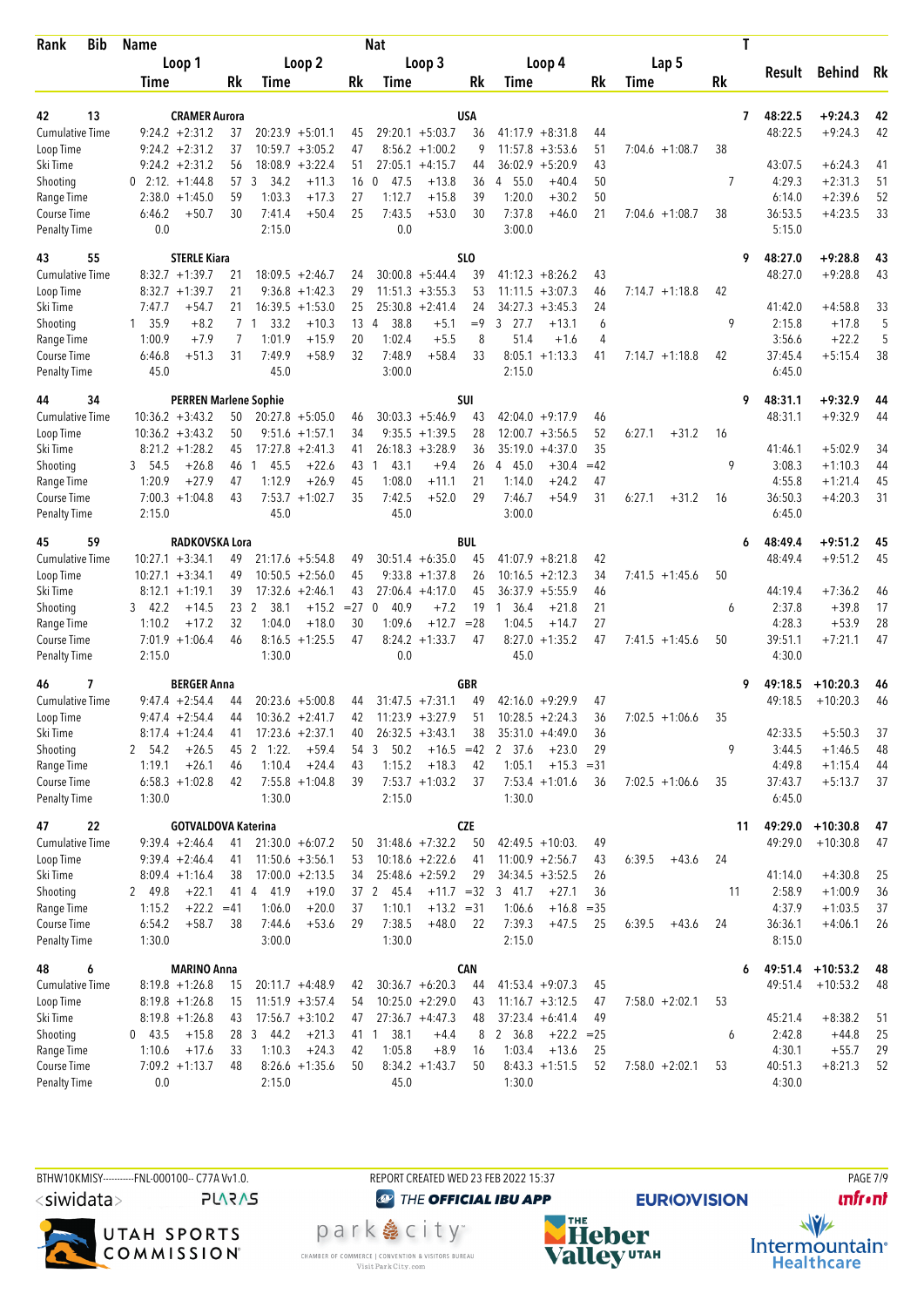| Bib<br>Rank               | <b>Name</b>                                     |                                                      |          | <b>Nat</b>                                 |             |                                            |          |                   | T  |                   |                         |          |
|---------------------------|-------------------------------------------------|------------------------------------------------------|----------|--------------------------------------------|-------------|--------------------------------------------|----------|-------------------|----|-------------------|-------------------------|----------|
|                           | Loop 1                                          | Loop 2                                               |          | Loop 3                                     |             | Loop 4                                     |          | Lap 5             |    |                   |                         |          |
|                           | Time                                            | Rk<br>Time                                           | Rk       | Time                                       | Rk          | Time                                       | Rk       | Time              | Rk | Result            | Behind                  | Rk       |
|                           |                                                 |                                                      |          |                                            |             |                                            |          |                   |    |                   |                         |          |
| 49<br>53                  |                                                 | <b>HULSHOF Alexandra</b>                             |          | <b>CAN</b>                                 |             |                                            |          |                   | 9  | 50:05.1           | $+11:06.9$              | 49       |
| <b>Cumulative Time</b>    | $9:43.3 + 2:50.3$                               | 42<br>$20:29.5 + 5:06.7$                             | 47       | $31:28.4 +7:12.0$                          | 47          | $42:46.8 + 10:00$                          | 48       |                   |    | 50:05.1           | $+11:06.9$              | 49       |
| Loop Time<br>Ski Time     | $9:43.3 + 2:50.3$<br>$8:13.3 +1:20.3$           | $10:46.2 + 2:51.7$<br>42<br>40<br>$17:29.5 + 2:43.0$ | 44<br>42 | $10:58.9 + 3:02.9$<br>$26:58.4 +4:09.0$    | 50<br>42    | $11:18.4 + 3:14.2$<br>36:01.8<br>$+5:19.8$ | 48<br>42 | $7:18.3 + 1:22.4$ | 44 | 43:20.1           | $+6:36.9$               | 43       |
| Shooting                  | 2 49.0                                          | $+21.3 = 39$<br>$\overline{2}$<br>43.3<br>$+20.4$    | 39       | $+18.0$<br>2<br>51.7                       | 45          | - 30.1<br>$+15.5$<br>3                     | 9        |                   | 9  | 2:54.2            | $+56.2$                 | 35       |
| Range Time                | $+22.2$<br>1:15.2                               | 1:08.2<br>$+22.2$<br>$=41$                           | 40       | 1:18.8<br>$+21.9$                          | 45          | 55.0<br>$+5.2$                             | 8        |                   |    | 4:37.2            | $+1:02.8$               | 36       |
| Course Time               | $6:58.1 + 1:02.6$                               | $8:08.0 + 1:17.0$<br>41                              | 45       | $8:10.1 + 1:19.6$                          | 43          | $8:08.4 +1:16.6$                           | 42       | $7:18.3 + 1:22.4$ | 44 | 38:42.9           | $+6:12.9$               | 44       |
| <b>Penalty Time</b>       | 1:30.0                                          | 1:30.0                                               |          | 1:30.0                                     |             | 2:15.0                                     |          |                   |    | 6:45.0            |                         |          |
| 50<br>54                  |                                                 | <b>SCHREMPF Anna-maria</b>                           |          | <b>AUT</b>                                 |             |                                            |          |                   | 9  | 50:10.3           | $+11:12.1$              | 50       |
| Cumulative Time           | $+48.0$<br>7:41.0                               | $18:16.7 + 2:53.9$<br>8                              | 25       | $31:30.2 +7:13.8$                          | 48          | $42:58.0 + 10:11$ .                        | 50       |                   |    | 50:10.3           | $+11:12.1$              | 50       |
| Loop Time                 | $+48.0$<br>7:41.0                               | $10:35.7 + 2:41.2$<br>8                              | 41       | $13:13.5 + 5:17.5$                         | 57          | 11:27.8<br>$+3:23.6$                       | 49       | $7:12.3 +1:16.4$  | 40 |                   |                         |          |
| Ski Time                  | $+48.0$<br>7:41.0                               | $16:46.7 + 2:00.2$<br>15                             | 27       | $27:00.2 +4:10.8$                          | 43          | 36:13.0<br>$+5:31.0$                       | 44       |                   |    | 43:25.3           | $+6:42.1$               | 45       |
| Shooting                  | 048.8<br>$+21.1$                                | 38<br>2<br>57.4<br>$+34.5$                           | 52       | $2:08. +1:34.8$<br>4                       | 57          | 3<br>1:0<br>$+48.9$                        | 53       |                   | 9  | 4:58.2            | $+3:00.2$               | 54       |
| Range Time                | $+22.0$<br>1:15.0                               | 1:22.9<br>40<br>$+36.9$                              | 53       | $2:32.3 +1:35.4$                           | 57          | 1:32.0<br>$+42.2$                          | 53       |                   |    | 6:42.2            | $+3:07.8$               | 54       |
| Course Time               | 6:26.0<br>$+30.5$                               | 12<br>7:42.8<br>$+51.8$                              | 27       | 7:41.2<br>$+50.7$                          | 25          | 7:40.8<br>$+49.0$                          | 26       | $7:12.3 +1:16.4$  | 40 | 36:43.1           | $+4:13.1$               | 28       |
| <b>Penalty Time</b>       | 0.0                                             | 1:30.0                                               |          | 3:00.0                                     |             | 2:15.0                                     |          |                   |    | 6:45.0            |                         |          |
| 29<br>51                  |                                                 | <b>FEMSTEINEVIK Guro</b>                             |          | <b>NOR</b>                                 |             |                                            |          |                   | 12 | 51:20.0           | $+12:21.8$              | 51       |
| <b>Cumulative Time</b>    | $10:46.1 + 3:53.1$                              | $23:21.4$ +7:58.6<br>53                              | 54       | $33:27.9 +9:11.5$                          | 52          | $44:37.4 +11:51$ .                         | 51       |                   |    | 51:20.0           | $+12:21.8$              | 51       |
| Loop Time                 | $10:46.1 + 3:53.1$                              | $12:35.3 +4:40.8$<br>53                              | 56       | $10:06.5 + 2:10.5$                         | 38          | $11:09.5 + 3:05.3$                         | 45       | 6:42.6<br>$+46.7$ | 26 |                   |                         |          |
| Ski Time                  | $8:31.1 + 1:38.1$                               | $18:06.4 + 3:19.9$<br>51                             | 50       | $26:42.9 + 3:53.5$                         | 41          | $35:37.4 +4:55.4$                          | 39       |                   |    | 42:20.0           | $+5:36.8$               | 36       |
| Shooting                  | $3$ 1:34. $+1:06.6$<br>$1:58.2 + 1:05.2$        | 56<br>$1:26. +1:03.6$<br>$\overline{4}$<br>56        | 55<br>56 | 2<br>48.0<br>$+14.3$<br>1:11.9<br>$+15.0$  | $=37$       | 3<br>53.2<br>$+38.6$<br>1:16.4<br>$+26.6$  | 49<br>49 |                   | 12 | 4:42.1<br>6:17.1  | $+2:44.1$<br>$+2:42.7$  | 53<br>53 |
| Range Time<br>Course Time | 6:32.9<br>$+37.4$                               | $1:50.6 + 1:04.6$<br>$+53.7$<br>17<br>7:44.7         | 30       | 7:24.6<br>$+34.1$                          | $=35$<br>15 | 7:38.1<br>$+46.3$                          | 23       | 6:42.6<br>$+46.7$ | 26 | 36:02.9           | $+3:32.9$               | 18       |
| <b>Penalty Time</b>       | 2:15.0                                          | 3:00.0                                               |          | 1:30.0                                     |             | 2:15.0                                     |          |                   |    | 9:00.0            |                         |          |
| 52<br>17                  |                                                 | <b>SYDUN-WEST Alessandra</b>                         |          | <b>AUS</b>                                 |             |                                            |          |                   | 8  | 53:18.9           | $+14:20.7$              | 52       |
| <b>Cumulative Time</b>    | $10:45.8 + 3:52.8$                              | 52<br>$22:19.8 + 6:57.0$                             | 52       | $33:15.1 + 8:58.7$                         | 51          | $45:26.0 + 12:39$                          | 52       |                   |    | 53:18.9           | $+14:20.7$              | 52       |
| Loop Time                 | $10:45.8 + 3:52.8$                              | 52<br>$11:34.0 + 3:39.5$                             | 52       | $10:55.3 + 2:59.3$                         | 49          | 12:10.9<br>$+4:06.7$                       | 54       | $7:52.9$ +1:57.0  | 52 |                   |                         |          |
| Ski Time                  | $9:15.8 + 2:22.8$                               | $19:19.8 + 4:33.3$<br>54                             | 56       | $29:30.1 + 6:40.7$                         | 55          | 39:26.0<br>$+8:44.0$                       | 54       |                   |    | 47:18.9           | $+10:35.7$              | 54       |
| Shooting                  | $+37.7$<br>$2 \quad 1:05.$                      | 51<br>2<br>$+31.2$<br>54.1                           | 50       | 55.0<br>$+21.3$<br>1                       | 47          | 3 35.9<br>$+21.3$                          | 20       |                   | 8  | 3:30.5            | $+1:32.5$               | 46       |
| Range Time                | 1:35.7<br>$+42.7$                               | 1:22.5<br>$+36.5$<br>$= 51$                          | 51       | 1:21.3<br>$+24.4$                          | 47          | 1:11.5<br>$+21.7$                          | 45       |                   |    | 5:31.0            | $+1:56.6$               | 49       |
| Course Time               | $7:40.1 + 1:44.6$                               | 57<br>$8:41.5 +1:50.5$                               | 55       | $8:49.0 +1:58.5$                           | 54          | $8:44.4 + 1:52.6$                          | 53       | $7:52.9$ +1:57.0  | 52 | 41:47.9           | $+9:17.9$               | 53       |
| <b>Penalty Time</b>       | 1:30.0                                          | 1:30.0                                               |          | 45.0                                       |             | 2:15.0                                     |          |                   |    | 6:00.0            |                         |          |
| 53<br>10                  | <b>ZASADNA Emilia</b>                           |                                                      |          | <b>POL</b>                                 |             |                                            |          |                   | 9  | 53:34.1           | $+14:35.9$              | 53       |
| Cumulative Time           | $11:36.7 + 4:43.7$                              | $22:39.3 +7:16.5$<br>55                              | 53       | $34:05.1 + 9:48.7$                         | 54          | $46:07.0 + 13:20$                          | 53       |                   |    | 53:34.1           | $+14:35.9$              | 53       |
| Loop Time                 | $11:36.7 + 4:43.7$                              | 55<br>$11:02.6 + 3:08.1$                             | 48       | $11:25.8 + 3:29.8$                         | 52          | $12:01.9 + 3:57.7$                         | 53       | $7:27.1 + 1:31.2$ | 47 |                   |                         |          |
| Ski Time                  | $9:21.7 +2:28.7$                                | $18:54.3 + 4:07.8$<br>55                             | 54       | $28:50.1 + 6:00.7$                         | 53          | $39:22.0 + 8:40.0$                         | 53       |                   |    | 46:49.1           | $+10:05.9$              | 52       |
| Shooting<br>Range Time    | $3 - 1:23$ .<br>$+55.7$<br>$+56.8$<br>1:49.8    | 55 2 49.6<br>$+26.7$<br>$+28.4$<br>55<br>1:14.4      | 48       | 47 2 1:15.<br>$+42.0$<br>1:40.2<br>$+43.3$ | 54<br>54    | $1:5 + 1:39.3$<br>2<br>$2:21.2 +1:31.4$    | 57<br>57 |                   | 9  | 5:22.7<br>7:05.6  | $+3:24.7$<br>$+3:31.2$  | 55<br>56 |
| Course Time               | $7:31.9 +1:36.4$                                | 56<br>$8:18.2 + 1:27.2$                              | 48       | $8:15.6 + 1:25.1$                          | 46          | $8:10.7 + 1:18.9$                          | 43       | $7:27.1 + 1:31.2$ | 47 | 39:43.5           | $+7:13.5$               | 46       |
| <b>Penalty Time</b>       | 2:15.0                                          | 1:30.0                                               |          | 1:30.0                                     |             | 1:30.0                                     |          |                   |    | 6:45.0            |                         |          |
| 54<br>41                  | <b>MAYBACH Molly</b>                            |                                                      |          | <b>USA</b>                                 |             |                                            |          |                   | 10 | 54:45.3           | $+15:47.1$              | 54       |
| Cumulative Time           | $10:41.8 + 3:48.8$                              | $22:06.2 + 6:43.4$<br>51                             | 51       | $34:25.3 + 10:08$ .                        | 55          | $46:18.4 + 13:32$ .                        | 54       |                   |    | 54:45.3           | $+15:47.1$              | 54       |
| Loop Time                 | $10:41.8 + 3:48.8$                              | $11:24.4 + 3:29.9$<br>51                             | 51       | $12:19.1 + 4:23.1$                         | 55          | $11:53.1 + 3:48.9$                         | 50       | $8:26.9 +2:31.0$  | 54 |                   |                         |          |
| Ski Time                  | $8:26.8 +1:33.8$                                | $18:21.2 +3:34.7$<br>48                              | 52       | $28:25.3 + 5:35.9$                         | 52          | $38:48.4 + 8:06.4$                         | 52       |                   |    | 47:15.3           | $+10:32.1$              | 53       |
| Shooting                  | 3, 41.4<br>$+13.7$                              | 21<br>2 47.9<br>$+25.0$                              | 45       | 3 45.4<br>$+11.7 = 32$                     |             | 2 38.3<br>$+23.7$                          | 31       |                   | 10 | 2:53.1            | $+55.1$                 | 34       |
| Range Time                | $+13.8 = 21$<br>1:06.8                          | 1:14.0<br>$+28.0$                                    | 47       | 1:10.1<br>$+13.2 = 31$                     |             | 1:05.0<br>$+15.2$                          | 30       |                   |    | 4:35.9            | $+1:01.5$               | 34       |
| Course Time               | $7:20.0 +1:24.5$                                | $8:40.4 +1:49.4$<br>52                               | 54       | $8:54.0 + 2:03.5$                          | 55          | $9:18.1 + 2:26.3$                          | 55       | $8:26.9 +2:31.0$  | 54 | 42:39.4           | $+10:09.4$              | 54       |
| Penalty Time              | 2:15.0                                          | 1:30.0                                               |          | 2:15.0                                     |             | 1:30.0                                     |          |                   |    | 7:30.0            |                         |          |
| 55<br>14                  | <b>GROSS Lea</b>                                |                                                      |          | BEL                                        |             |                                            |          |                   | 8  | 57:22.1           | $+18:23.9$              | 55       |
| Cumulative Time           | $11:09.8 +4:16.8$                               | 54<br>$24:01.6 + 8:38.8$                             | 56       | $36:25.3 +12:08$ .                         | 56          | $48:48.7 + 16:02$ .                        | 56       |                   |    | 57:22.1           | $+18:23.9$              | 55       |
| Loop Time                 | $11:09.8 + 4:16.8$                              | $12:51.8 +4:57.3$<br>54                              | 57       | $12:23.7 +4:27.7$                          | 56          | $12:23.4 +4:19.2$                          | 55       | $8:33.4 +2:37.5$  | 55 |                   |                         |          |
| Ski Time<br>Shooting      | $9:39.8 + 2:46.8$<br>$+37.3$<br>$2 \quad 1:05.$ | $21:01.6 + 6:15.1$<br>59<br>$50$ 2 2:26. $+2:03.6$   | 58       | $31:55.3 +9:05.9$<br>58 2 1:02.<br>$+29.0$ | 56<br>51    | $42:48.7 +12:06$ .<br>2 58.2<br>$+43.6$    | 56<br>51 |                   | 8  | 51:22.1<br>5:32.6 | $+14:38.9$<br>$+3:34.6$ | 55<br>57 |
| Range Time                | $+42.7 = 51$<br>1:35.7                          | $2:09.4 +1:23.4$                                     | 57       | 1:33.3<br>$+36.4$                          | 53          | 1:26.3<br>$+36.5$                          | 52       |                   |    | 6:44.7            | $+3:10.3$               | 55       |
| Course Time               | $8:04.1 + 2:08.6$                               | $9:12.4 +2:21.4$<br>59                               | 58       | $9:20.4 +2:29.9$                           | 56          | $9:27.1 + 2:35.3$                          | 56       | $8:33.4 +2:37.5$  | 55 | 44:37.4           | $+12:07.4$              | 56       |
| Penalty Time              | 1:30.0                                          | 1:30.0                                               |          | 1:30.0                                     |             | 1:30.0                                     |          |                   |    | 6:00.0            |                         |          |
|                           |                                                 |                                                      |          |                                            |             |                                            |          |                   |    |                   |                         |          |

BTHW10KMISY----------FNL-000100-- C77A Vv1.0. REPORT CREATED WED 23 FEB 2022 15:37 PAGE 8/9  $\langle$ siwidata $\rangle$ **PLARAS** 



**O THE OFFICIAL IBU APP** 

park e city<sup>®</sup>

CHAMBER OF COMMERCE | CONVENTION & VISITORS BUREAU<br>Visit Park City.com



**unfront**